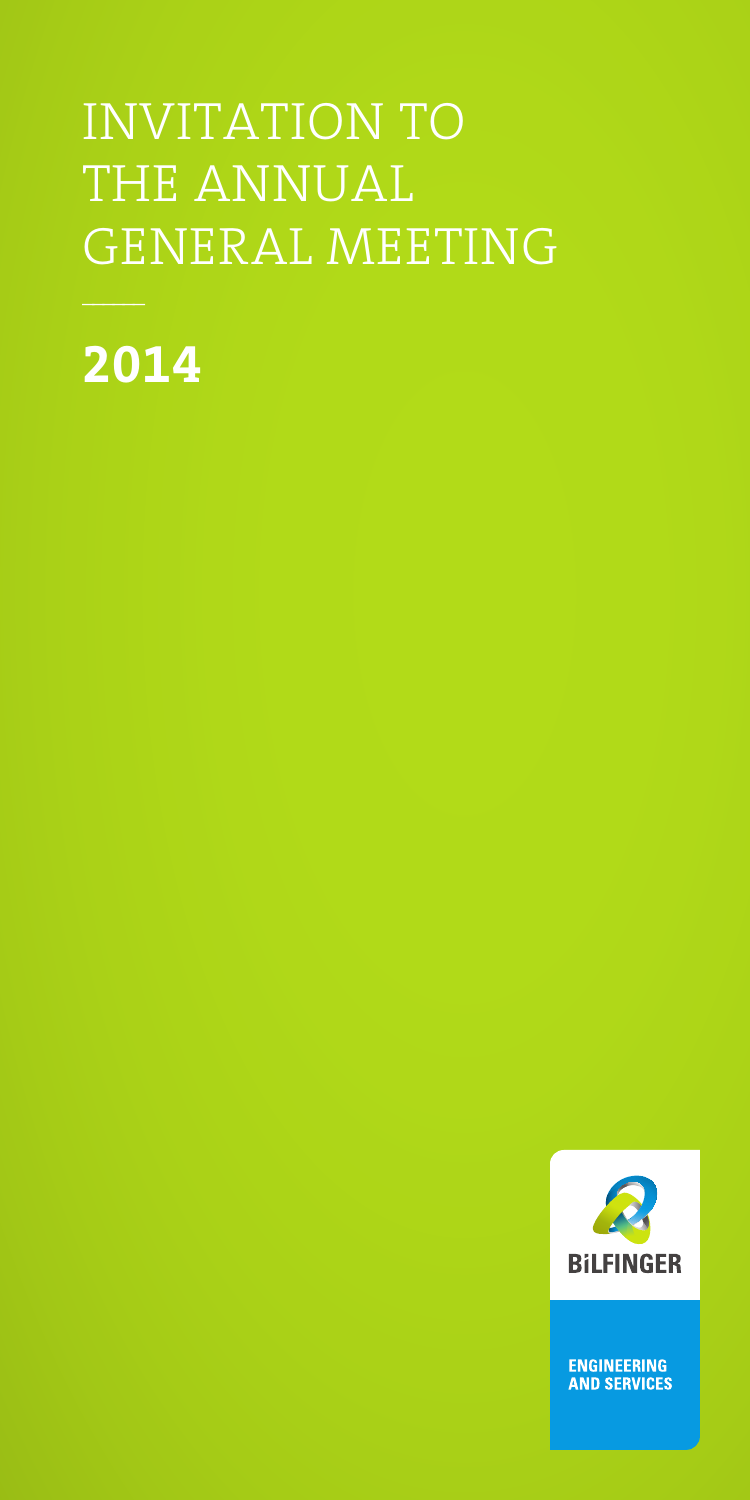# Annual General Meeting

The shareholders in our Company are hereby invited to attend the

Annual General Meeting

to be held at Congress Center Rosengarten, Musensaal, Rosengartenplatz 2, 68161 Mannheim, on

Thursday, May 8, 2014, 10:00 hrs (Central European Summer Time – CEST)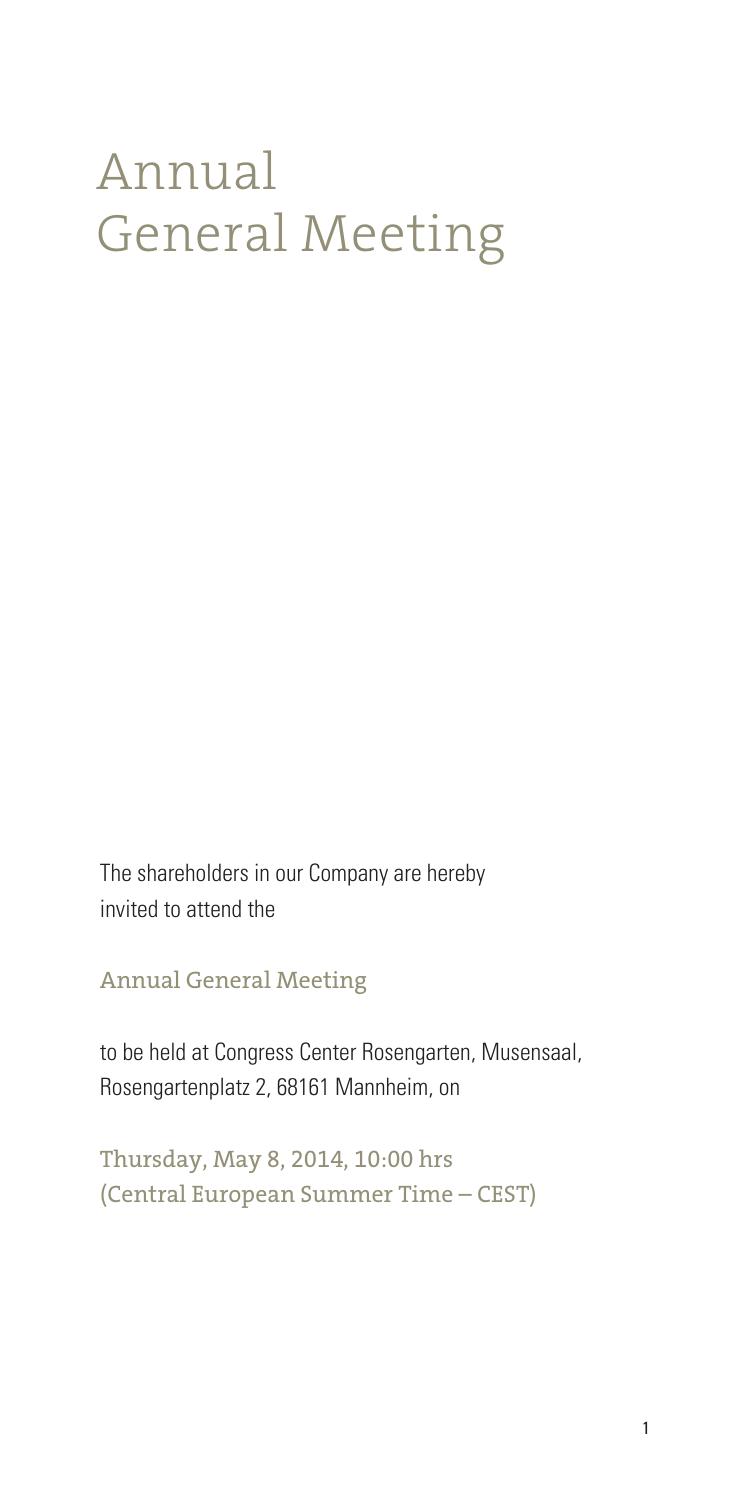# Agenda

Presentation of the adopted annual financial state-1.ments, the approved group financial statements, the combined management report of Bilfinger SE and the group, the report of the Supervisory Board for the 2013 fiscal year and the explanatory notes of the Executive Board relating to the information provided pursuant to Sections 289 (4) and (5) and 315 (4) of the German Commercial Code (*Handelsgesetzbuch*, HGB) **<sup>1</sup>**

The provisions governing stock corporations having their registered **1** office in Germany, in particular those of the German Commercial Code and the German Stock Corporation Act, will apply to Bilfinger SE by virtue of the rules governing applicable law pursuant to Council Regulation (EC) No. 2157/2001 of 8 October 2001 on the Statute for a European Company (SE) (the SE Regulation), unless otherwise required by more specific provisions of the SE Regulation.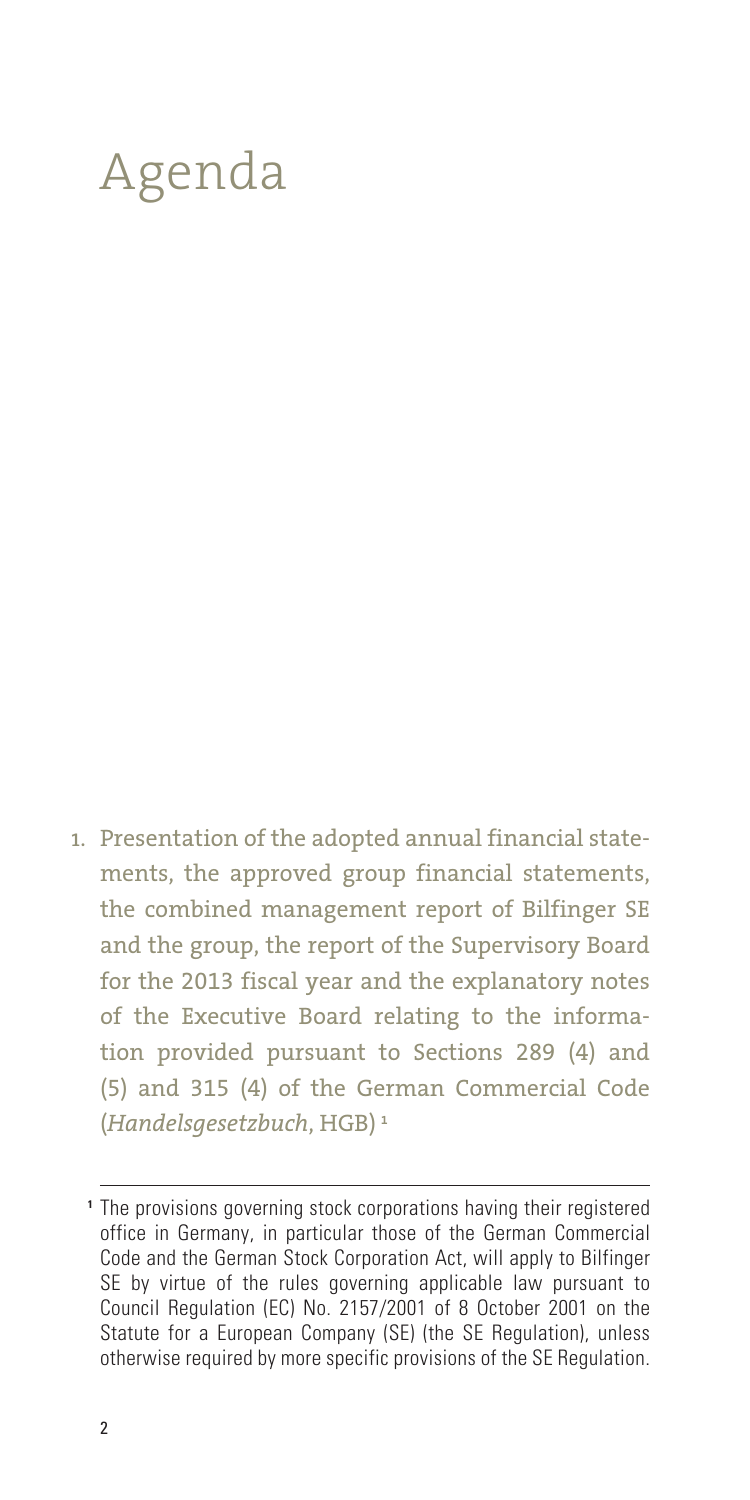In addition to its explanatory notes relating to the information provided pursuant to Sections 289 (4) and (5) and 315 (4) HGB, the Executive Board will make the following documents available to the General Meeting pursuant to Section 176 (1) sentence 1 of the German Stock Corporation Act (*Aktiengesetz*, AktG):

- \_\_ the adopted annual financial statements of Bilfinger SE as of December 31, 2013,
- \_\_ the approved group financial statements as of December 31, 2013,
- \_\_ the combined management report of Bilfinger SE and the group,
- \_\_ the report of the Supervisory Board and
- the proposal by the Executive Board for the use of unappropriated retained earnings.

These documents are available on the internet at:

**http://www.bilfinger.com/en/annual-general-meeting** and will also be available for inspection during the General Meeting.

The Supervisory Board approved the annual financial statements prepared by the Executive Board and the group financial statements in accordance with Section 172 AktG on March 13, 2014 and has thus adopted the annual financial statements. It is therefore not necessary for the General Meeting to adopt the annual financial statements or approve the group financial statements in accordance with Section 173 AktG. Instead, the annual financial statements, the group financial statements, the combined management report of Bilfinger SE and the group, the report of the Supervisory Board and the explanatory notes of the Executive Board relating to the information provided pursuant to Sections 289 (4) and (5) and 315 (4) HGB must be made available to the General Meeting, without a resolution being required under the AktG.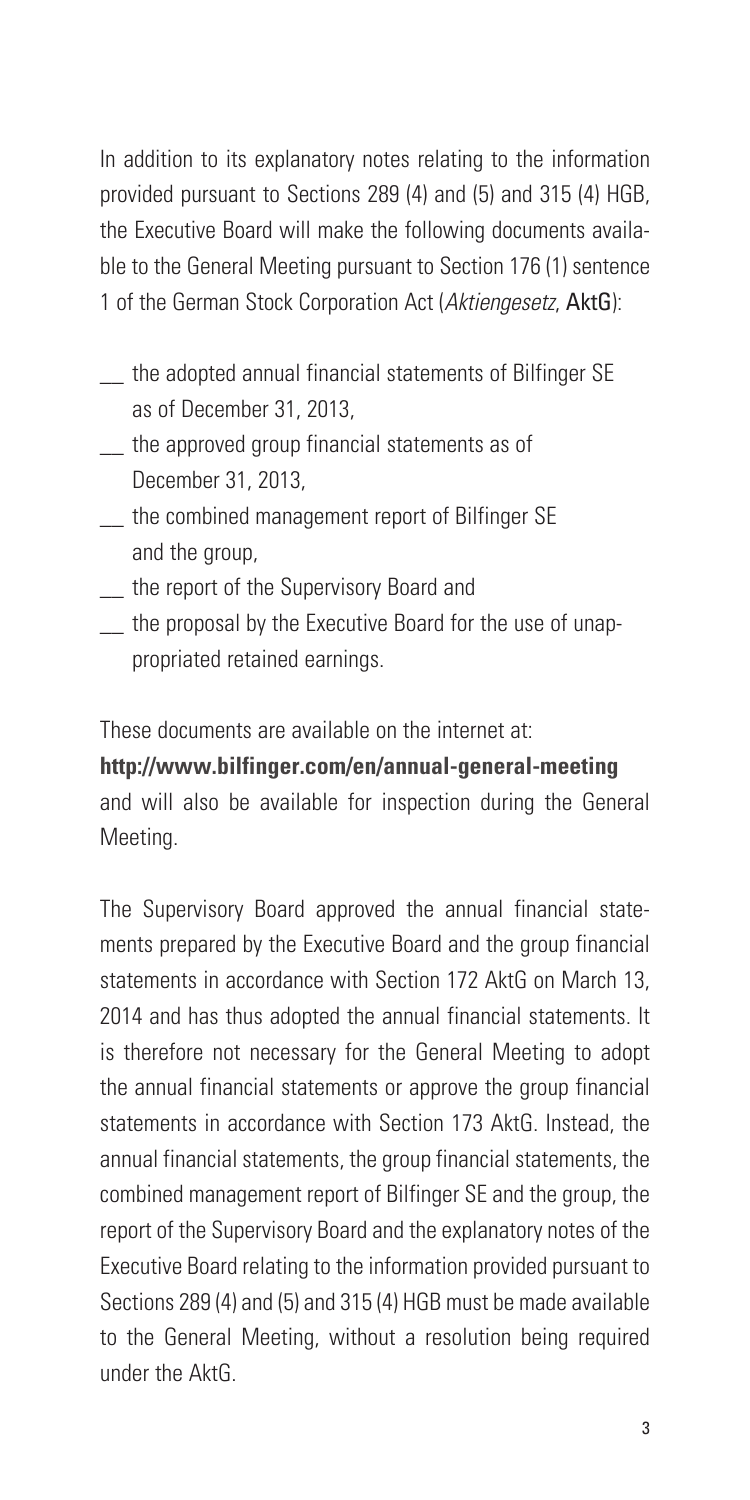#### 2. Resolution on the use of the unappropriated retained earnings

The Executive Board and the Supervisory Board propose to resolve as follows:

The unappropriated retained earnings reported in the annual financial statements for the 2013 fiscal year, amounting to EUR 138,072,381.00, will be used as follows:

| Distribution of a dividend in the amount<br>of EUR 3.00 per no-par value share |      |                    |
|--------------------------------------------------------------------------------|------|--------------------|
| carrying dividend rights                                                       |      | EUR 132.473.286.00 |
| Carryforward of the residual amount<br>to the next fiscal year                 | FUR. | 5.599.095.00       |
| Unappropriated retained earnings                                               |      | EUR 138,072,381.00 |

The proposal concerning the use of unappropriated retained earnings is based on the capital stock carrying dividend rights which as at March 13, 2014 (the date of preparation of the annual financial statements) amounted to EUR 132,473,286.00 divided into 44,157,762 no-par value shares. Until such time as the resolution concerning the use of unappropriated retained earnings is adopted, the number of shares carrying dividend rights may change as a result of a change in the number of treasury shares. In such event, the Executive Board and the Supervisory Board will submit an adjusted resolution proposal concerning the use of unappropriated retained earnings to the General Meeting, which will, however, also provide for a distribution of EUR 3.00 per no-par value share carrying dividend rights. The adjustment will be performed as follows: If the number of shares carrying dividend rights – and thus the total dividend amount – increases, the amount carried forward to the next fiscal year will be reduced accordingly. If the number of shares carrying dividend rights – and thus the total dividend amount – decreases, the amount carried forward will be increased accordingly.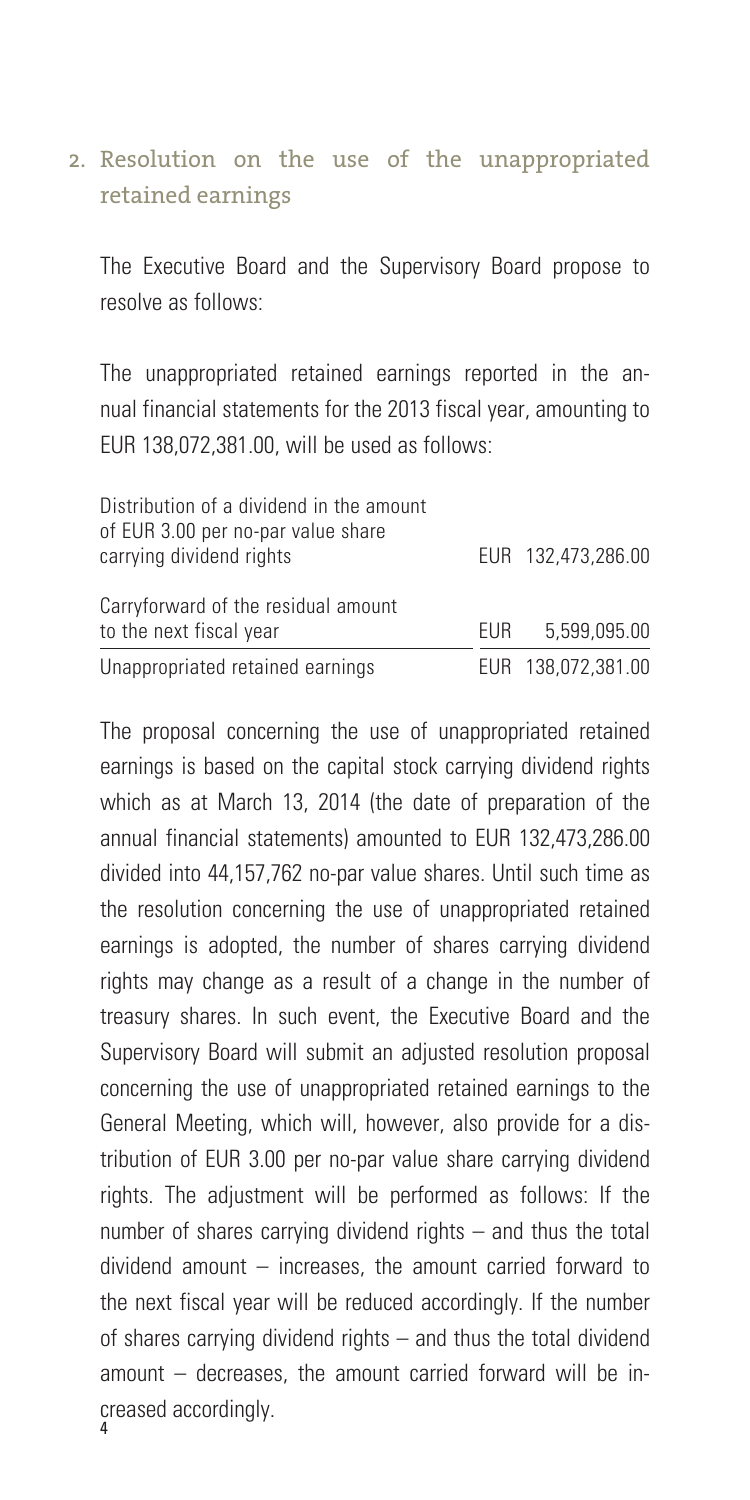3. Resolution on the formal approval of the acts of the Executive Board of Bilfinger SE with respect to the 2013 fiscal year

The Supervisory Board and the Executive Board propose that formal approval of their acts be granted to the members of the Executive Board of Bilfinger SE who were in office during the 2013 fiscal year with respect to that period.

Resolution on the formal approval of the acts of the 4. Supervisory Board of Bilfinger SE with respect to the 2013 fiscal year

The Executive Board and the Supervisory Board propose that formal approval of their acts be granted to the members of the Supervisory Board of Bilfinger SE who were in office during the 2013 fiscal year with respect to that period.

Appointment of the auditors of the financial state-5.ments and group financial statements for the 2014 fiscal year as well as of the auditors to be commissioned to review the abridged financial statements and the interim management report prepared in accordance with Sections 37w (5) and 37y no. 2 of the German Securities Trading Act (*Wertpapierhandelsgesetz*, WpHG)

Following a recommendation by the Audit Committee, the Supervisory Board proposes to resolve as follows:

a) Ernst & Young GmbH Wirtschaftsprüfungsgesellschaft, Mannheim, are appointed as auditors of the financial statements and group financial statements for the 2014 fiscal year.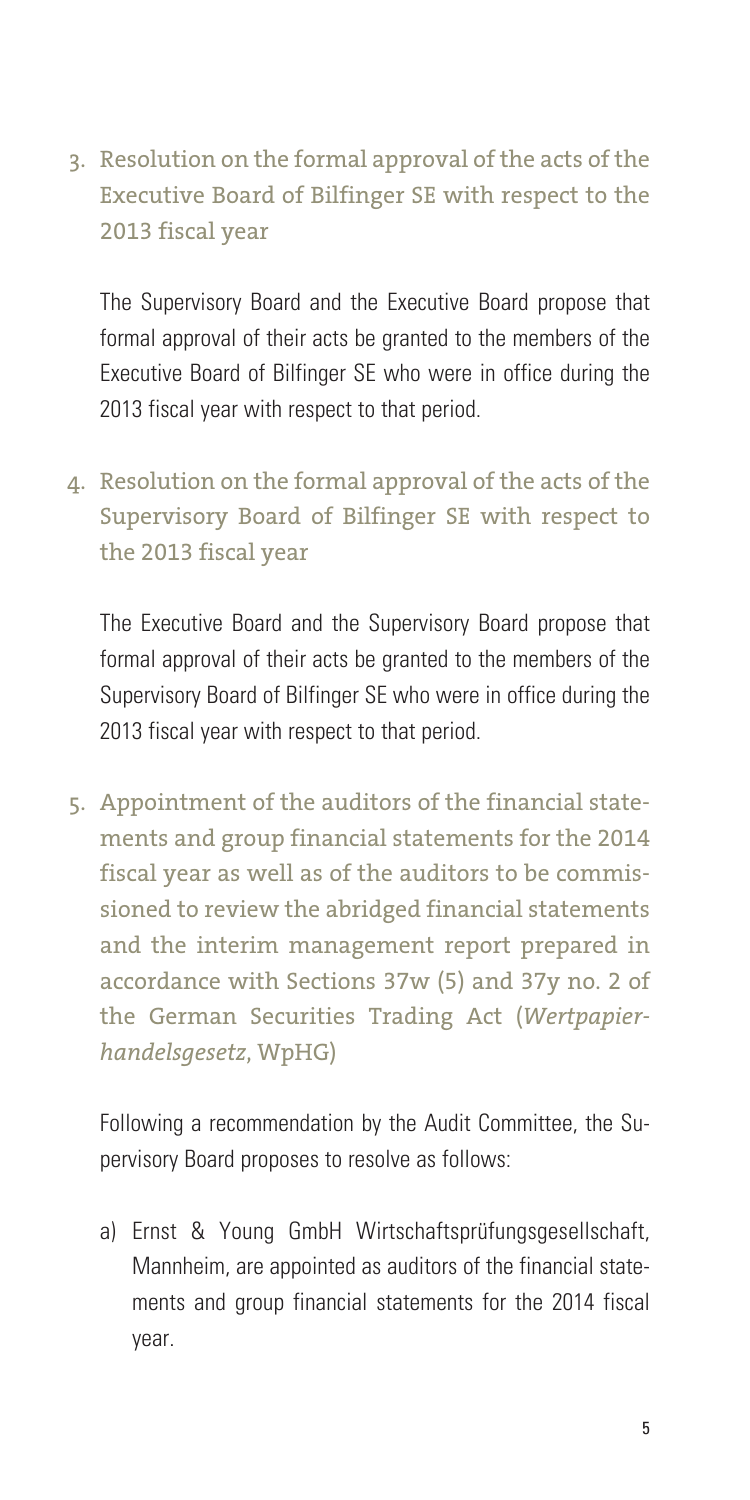- b) Ernst & Young GmbH Wirtschaftsprüfungsgesellschaft, Mannheim, are also appointed to review the abridged financial statements and interim management report prepared in accordance with Sections 37w (5) and 37y no. 2 WpHG in the 2014 fiscal year.
- 6. Resolution on the approval of a profit transfer agreement between Bilfinger SE and Bilfinger Efficiency GmbH, having its registered office in Mannheim

On January 17, 2014, Bilfinger SE entered into a profit transfer agreement with Bilfinger Efficiency GmbH. The profit transfer agreement has already been approved by the shareholders' meeting of Bilfinger Efficiency GmbH. The profit transfer agreement will take effect only if it is approved by the General Meeting of Bilfinger SE and once it has been entered in the commercial register for Bilfinger Efficiency GmbH.

The Executive Board and the Supervisory Board propose to resolve as follows:

The profit transfer agreement dated January 17, 2014 between Bilfinger SE and Bilfinger Efficiency GmbH is approved.

The key terms of the profit transfer agreement between Bilfinger SE and Bilfinger Efficiency GmbH (hereinafter the 'Subsidiary') are as follows:

The Subsidiary undertakes to transfer its entire profit as determined in accordance with the relevant provisions of German commercial law to Bilfinger SE, subject to Section 301 AktG. The profit to be transferred shall be deemed to comprise the annual net profit that would have been generated if no profit transfer arrangements were in place,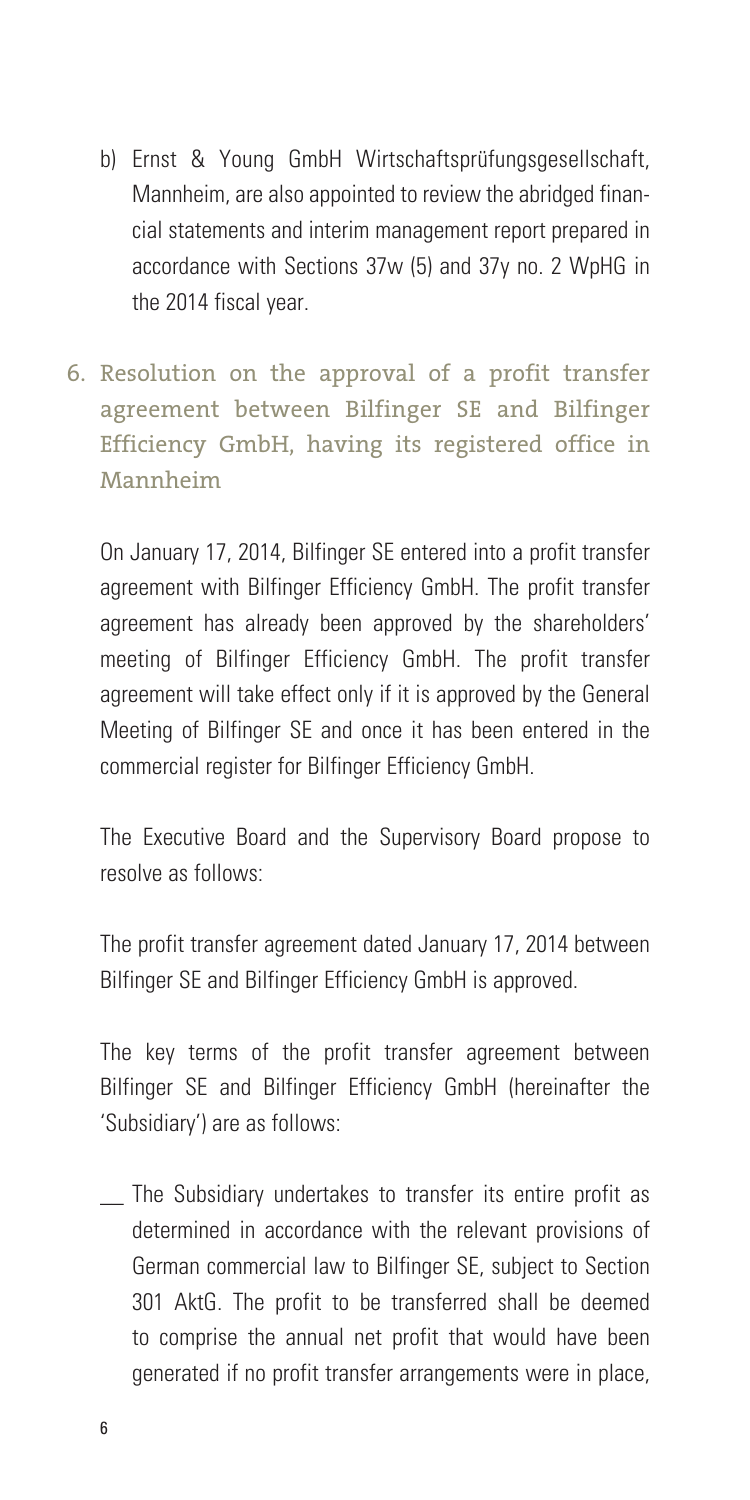subject to the establishment or liquidation of reserves as described in the following paragraph, less any loss carryforward from the preceding year.

- The Subsidiary may, subject to the consent of Bilfinger SE, allocate amounts from the annual net profit to revenue reserves *(Gewinnrücklagen)* within the meaning of Section 272 (3) HGB only to the extent that this is permissible under German commercial law and justified in economic terms on the basis of a reasonable commercial assessment. At the request of Bilfinger SE, any other revenue reserves established during the term of this agreement are to be liquidated and to be used in order to balance any annual net loss or to be transferred as profit. Any revenue reserves or profit carryforward dating back to the time before this agreement took effect or any capital reserves must not be transferred as profits or used in order to balance any annual net loss. The obligation to transfer profits will for the first time apply with respect to the entire profits generated in the fiscal year of the Subsidiary during which this agreement takes effect and will be due at the end of each fiscal year. Bilfinger SE may request that profits are transferred in advance if and to the extent that an advance dividend could be paid out.
- \_\_ In accordance with Section 302 AktG as amended from time to time, Bilfinger SE is obligated vis-à-vis the Subsidiary to balance any annual net loss that would otherwise have been sustained during the term of the agreement, to the extent that such loss is not balanced by withdrawing amounts from the other revenue reserves which were allocated to the latter during the term of the agreement. (Section 302 AktG currently reads as follows: (1) "If a domination or profit transfer agreement is in place, the respective other party is obligated to balance any annual net loss that would otherwise have been sustained during the term of the agreement,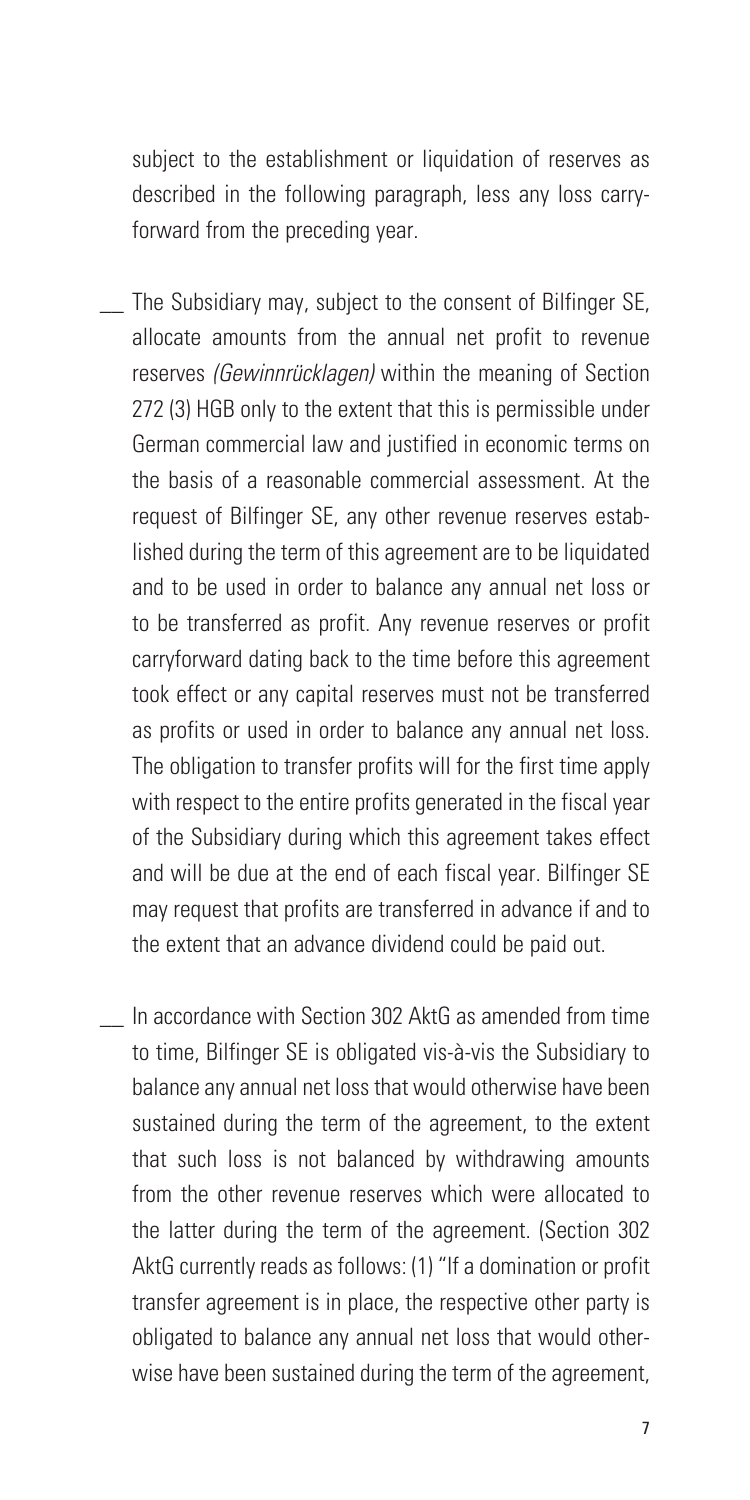to the extent that such loss is not balanced by withdrawing amounts from the other revenue reserves which were allocated to the other revenue reserves during the term of the agreement." (2) "If a dependent company has leased *(verpachtet)* or otherwise transferred the operation of its enterprise to the controlling company, the controlling company must balance any annual net loss that would otherwise have been sustained during the term of the agreement to the extent that the agreed consideration is less than the appropriate remuneration." (3) "The company may waive or reach a settlement on the claim to such balancing measures no earlier than three years after the date on which the registration of the termination of the agreement in the commercial register was published pursuant to Section 10 of the German Commercial Code *(Handelsgesetzbuch)*. This does not apply in the event that the person obligated to pay such balance is insolvent or reaches a settlement with its creditors in order to avoid insolvency proceedings or if obligations relating to such balancing measures are set out in an insolvency plan. Such waiver or settlement will only take effect if the outside shareholders consent to such waiver or settlement by adopting a special resolution and if a minority whose shares, when aggregated, amount to one tenth of the share capital represented at the time the resolution is adopted does not have its objections recorded in the minutes." (4) "The claims under these provisions will become time-barred ten years from the day on which the registration of the termination of the agreement in the commercial register was published pursuant to Section 10 of the German Commercial Code.") The obligation to assume losses will for the first time apply with respect to the entire loss incurred in the fiscal year of the Subsidiary in which this agreement takes effect and will be due at the end of each fiscal year.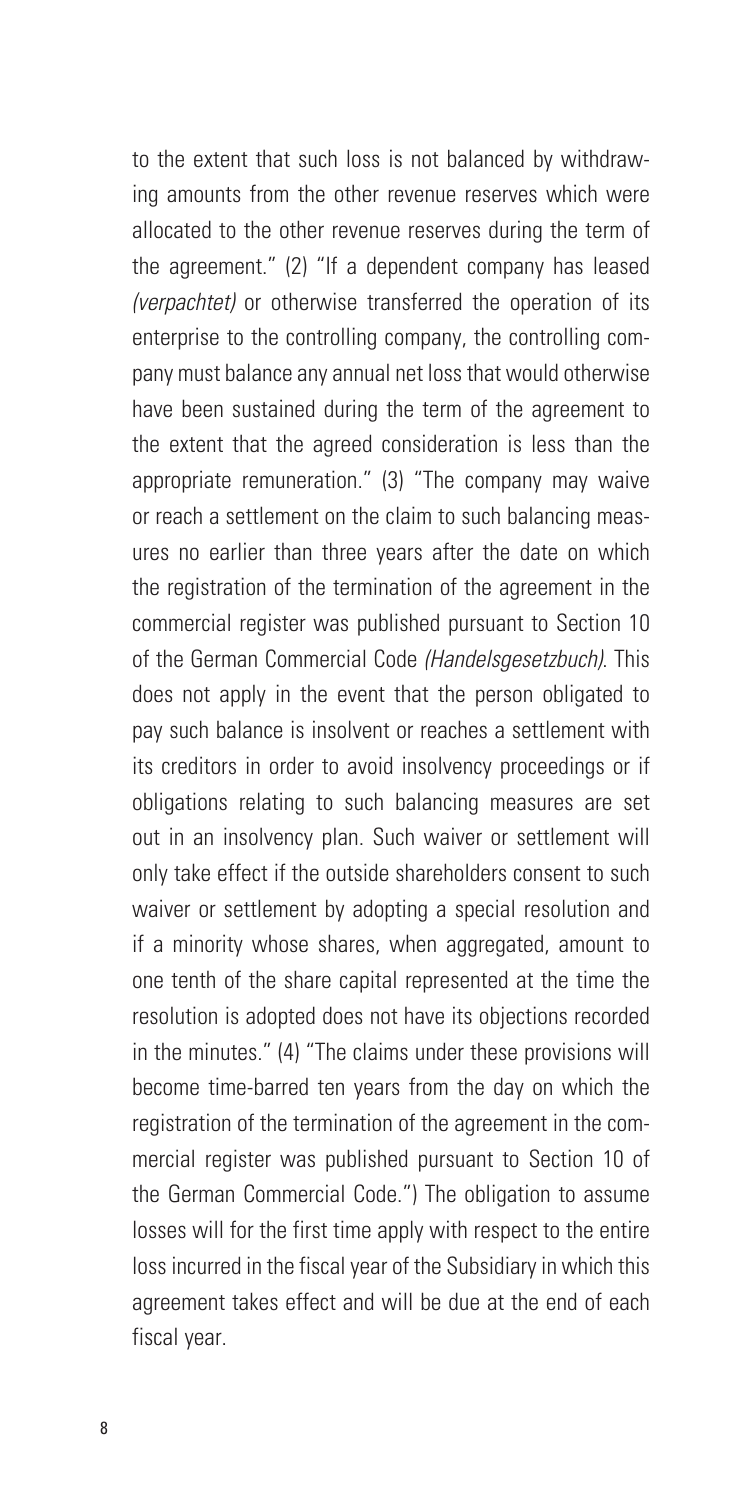- The agreement requires the approval of the General Meeting of Bilfinger SE and the shareholders' meeting of the Subsidiary in order to take effect. It will become effective upon entry in the commercial register for the Subsidiary. The agreement is concluded for a fixed term running for five full years *(Zeitjahre)* starting with the beginning of the fiscal year of the Subsidiary in which the obligation to transfer profits applies for the first time under the agreement. In the event that the end of this period of five full years falls on a date within a running fiscal year of the Subsidiary, for example as a result of the creation of a short fiscal year, the agreement will end upon the expiry of that fiscal year. The agreement will be automatically renewed by one full year at the end of each year unless it is terminated in writing by either of the contracting parties with three months' notice to the end of its term. In order to determine whether the notice period has been observed, the date on which the termination notice was received by the respective other contracting party will be decisive. This does not affect the right of each party to terminate the agreement for cause. Such termination for cause with immediate effect will be permitted in particular if Bilfinger SE sells or otherwise transfers more than 50 percent of its shareholding in the Subsidiary to third parties. If notice of termination is given in these circumstances, it will take effect upon receipt, but no earlier than upon the relevant share transfer taking effect.
- \_\_ Should individual provisions of the agreement be or become invalid or impracticable, this will not affect the validity of the other provisions of the agreement. The invalid or impracticable provision is to be replaced by a provision that is permissible and comes as close as possible to the economic effect of the invalid or impracticable provision.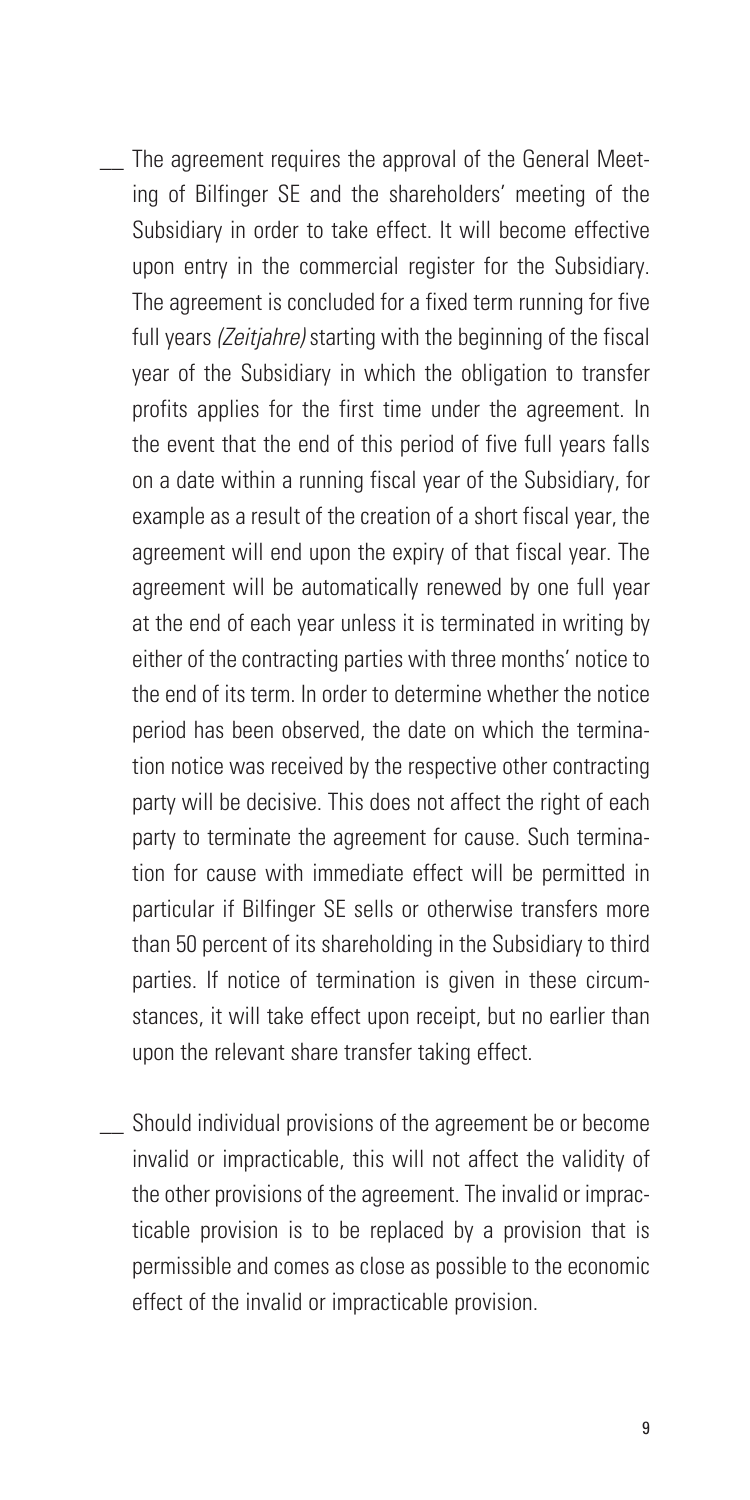At the time of conclusion of the profit transfer agreement. Bilfinger SE was the sole shareholder in Bilfinger Efficiency GmbH, and it continues to be so (without any changes) at the time of the General Meeting. For this reason, Bilfinger SE is not required to make any compensation or settlement payments to outside shareholders of Bilfinger Efficiency GmbH.

#### Note relating to Agenda Item 6:

The following documents are available on the internet at **http://www.bilfinger.com/en/annual-general-meeting** and will also be available for inspection during the General Meeting:

- The profit transfer agreement dated January 17, 2014 between Bilfinger SE and Bilfinger Efficiency GmbH,
- the annual financial statements of Bilfinger SE (formerly Bilfinger Berger SE) and the group financial statements for the 2011, 2012 and 2013 fiscal years as well as the combined management reports of Bilfinger SE (formerly Bilfinger Berger SE) and the group for these fiscal years,
- \_\_ the opening balance sheet and the annual financial statements for Bilfinger Efficiency GmbH for the 2013 fiscal year,
- the joint report prepared by the Executive Board of Bilfinger SE and the management of Bilfinger Efficiency GmbH in accordance with Section 293 a AktG.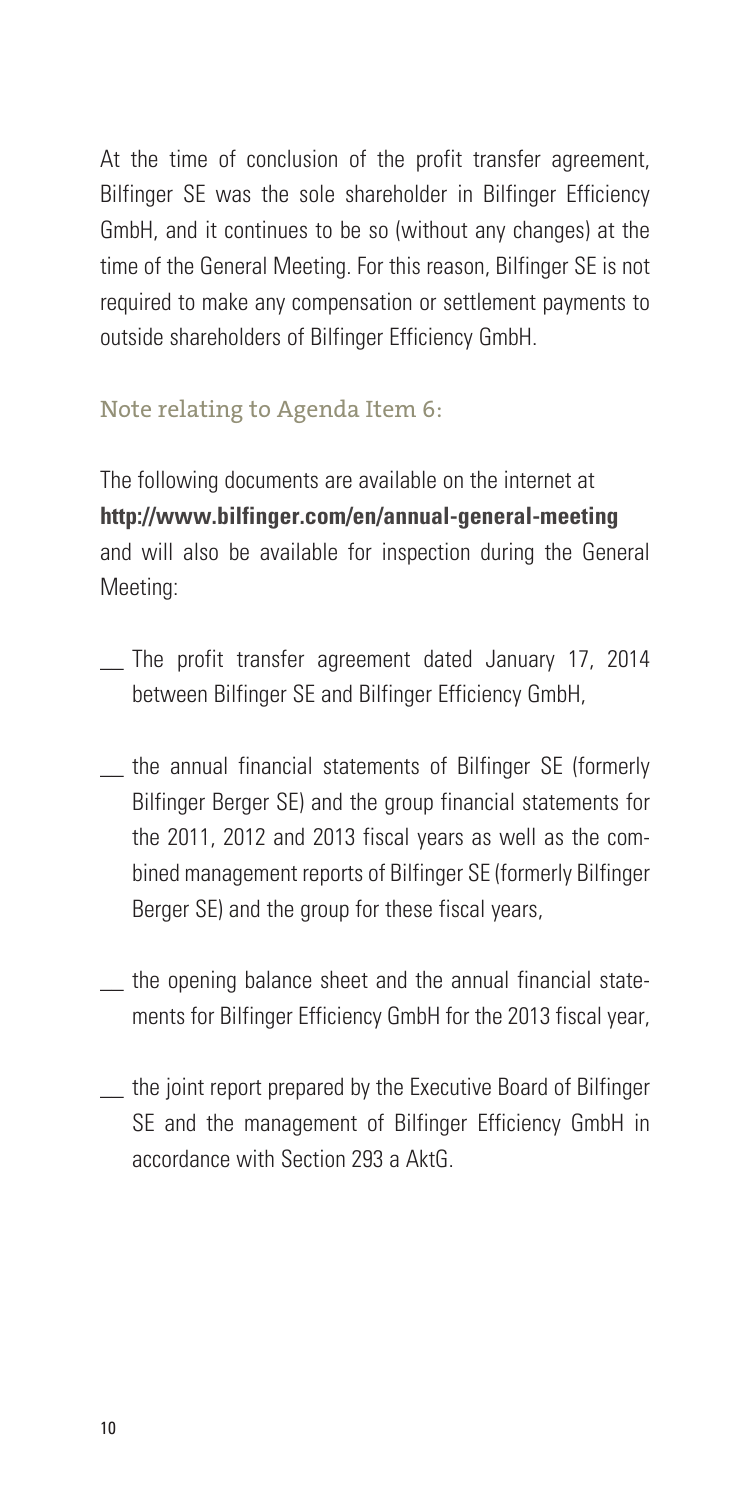7. Resolution on the creation of Authorized Capital 2014 against contributions in cash and/or in kind, the cancellation of the existing Authorized Capital 2010 and the corresponding amendment to Article 4 of the Articles of Incorporation

The Executive Board was authorized by the General Meeting of April 15, 2010 to increase the Company's capital stock, subject to the consent of the Supervisory Board, by up to EUR 69,000,000.00 (i.e. slightly less than 50 percent of the current capital stock) by issuing new no-par value bearer shares on one or more occasions (Authorized Capital 2010). This authorization, which will expire on April 14, 2015, is to be revoked and replaced by a new authorization in the same amount (Authorized Capital 2014). Under the Authorized Capital 2014, the Executive Board is also to be authorized to exclude the shareholders' subscription rights. However, this possibility is to be limited to an aggregate volume of shares representing 20 percent of the capital stock, taking into account all authorizations to exclude subscription rights.

The Executive Board and the Supervisory Board propose to resolve as follows:

- a) The Authorized Capital 2010, as provided for in Article 4 (3) of the Articles of Incorporation, is to be cancelled effective as of the date of registration of the Authorized Capital 2014, as determined below.
- b) The Executive Board is authorized for a period ending on May 7, 2019 to increase the Company's capital stock, subject to the consent of the Supervisory Board, by up to EUR 69,000,000.00 (i.e. slightly less than 50 percent of the current capital stock) by issuing new no-par value bearer shares on one or more occasions (Authorized Capital 2014). Such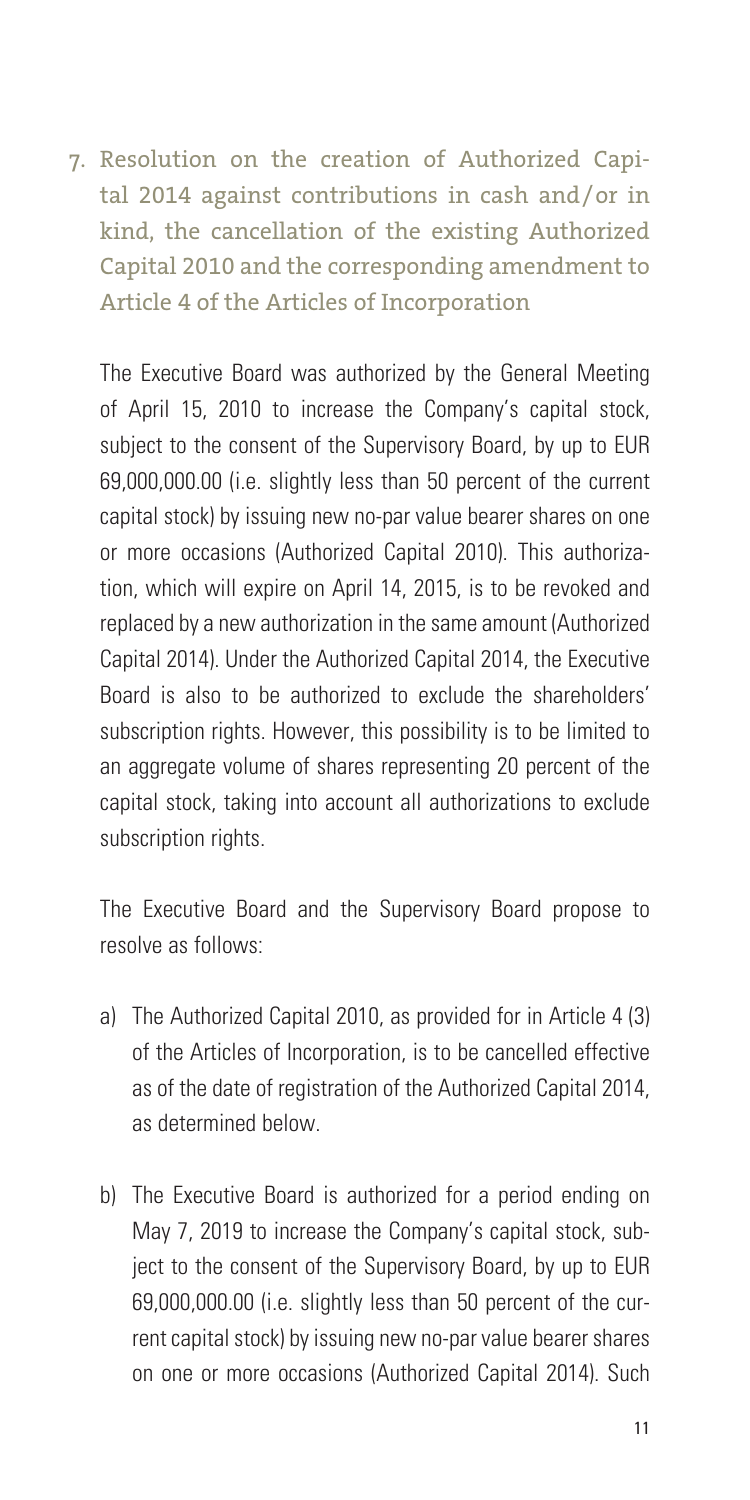issue of new shares may be effected against contributions in cash and/or in kind. The new shares are to be offered to the shareholders for subscription. An indirect subscription right within the meaning of Section 186 (5) AktG shall suffice in this context. Only with regard to new shares representing a pro rata amount of capital stock of up to EUR 27,600,000.00 in total (i.e. slightly less than 20 percent of the current capital stock) and subject to the consent of the Supervisory Board, the Executive Board is authorized to exclude the shareholders' corresponding statutory subscription rights upon the issue of new shares in the following circumstances:

in respect of fractional shares;

- \_\_ insofar as required in order to grant subscription rights to new shares to holders and/or beneficiaries of conversion and/or option rights or obligors under conversion and/or option obligations under bonds issued by the Company or a group company in the same volume they would be entitled to if they exercised their conversion and/or option rights or fulfilled their conversion and/or option obligations;
- if the capital is increased against contributions in cash and the total pro rata amount of capital stock represented by the new shares in respect of which subscription rights are excluded does not exceed ten percent of the capital stock and the issue price of the new shares is not substantially (within the meaning of Section 203 (1) and (2) and Section 186 (3) sentence 4 AktG) below the trading price of shares of the same class, which must be already listed and carry the same rights, at the time the Executive Board finally determines the issue price; this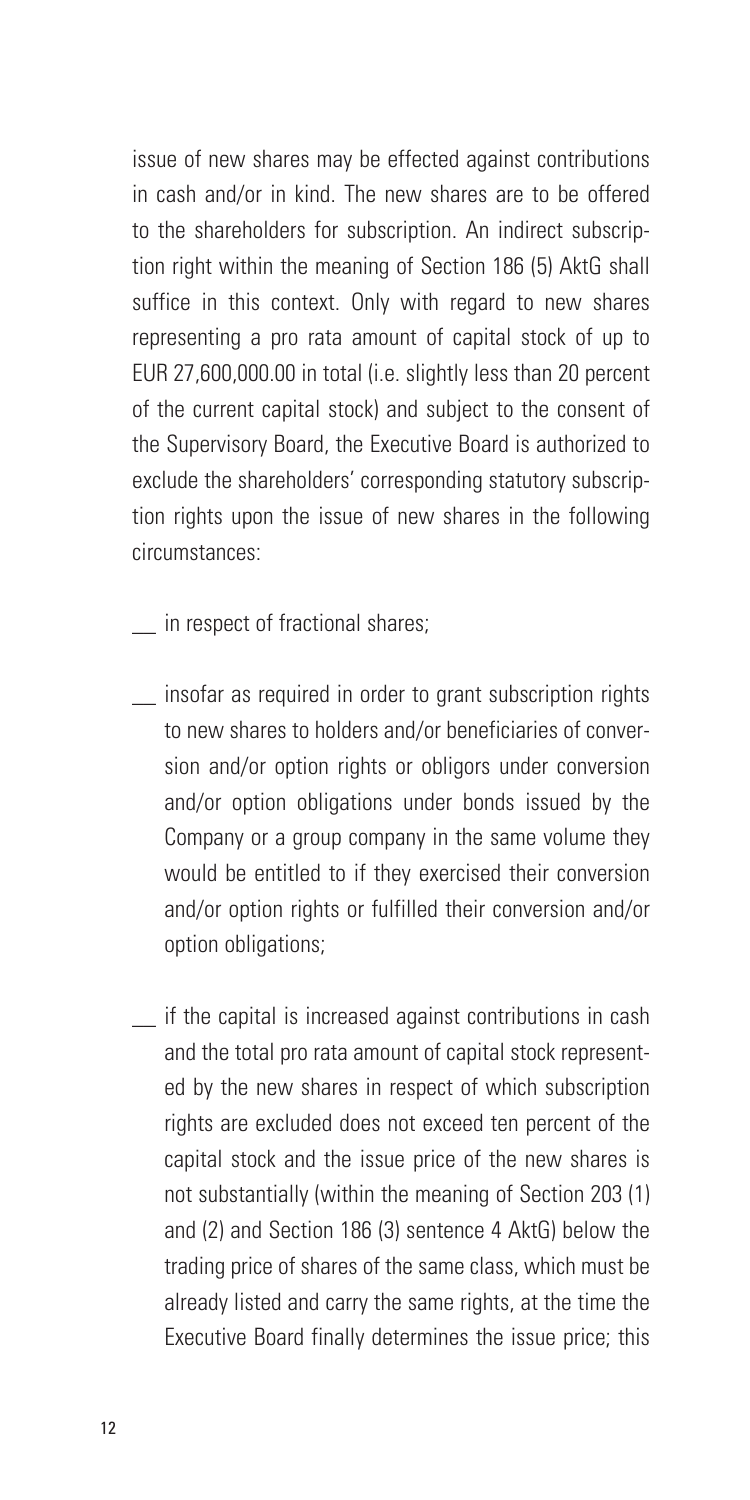calculation shall be made on the basis of the amount of capital stock existing on May 8, 2014, at the time of registration of the authorization or at the time of issuance of the new shares, whichever is lowest; the volume, which is limited to ten percent of the capital stock, shall be reduced by the pro rata amount of capital stock which is attributable to shares or to which conversion and/or option rights or obligations relate under bonds which were issued or sold, subject to an exclusion of subscription rights, on or after May 8, 2014 by applying Section 186 (3) sentence 4 AktG directly, analogously or *mutatis mutandis*;

- \_\_ if the capital is increased against contributions in kind for the purpose of granting new shares as consideration in connection with
	- (i) mergers with other companies,
	- (ii) acquisitions of companies or parts of or equity interests in companies
		- or
	- (iii) acquisitions of other assets that are related to a merger pursuant to (i) above or an acquisition pursuant to (ii) above (including claims of third parties against the Company or its downstream affiliates).

 The aggregate pro rata amount of capital stock represented by new shares in respect of which the shareholders' subscription rights are excluded under these authorizations, together with the pro rata amount of capital stock attributable to treasury shares or to which conversion and/or option rights or obligations relate under bonds which were issued or sold, subject to an exclusion of subscription rights, on or after May 8, 2014 must not, however, exceed 20 percent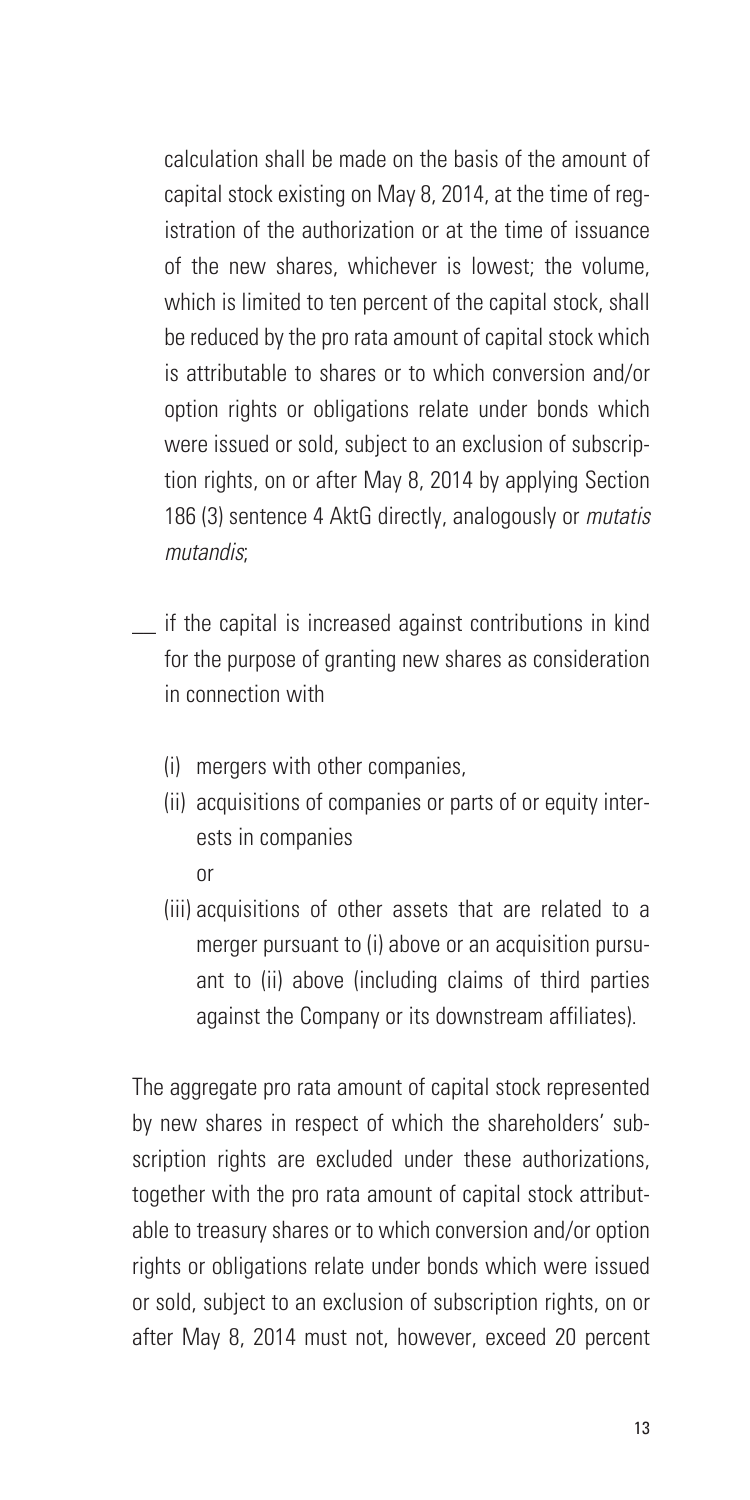of the capital stock; this calculation shall be made on the basis of the amount of capital stock existing on May 8, 2014, at the time of registration of the authorization or at the time the new shares are issued, whichever is lowest. The shareholders' subscription rights are also deemed to have been excluded if the relevant shares are sold or issued by applying Section 186 (3) sentence 4 AktG analogously or *mutatis mutandis*.

 The Executive Board is authorized, subject to the consent of the Supervisory Board, to determine the further details of the implementation of capital increases from the Authorized Capital 2014.

c) Article 4 (3) of the Articles of Incorporation is amended to read as follows:

 "The Executive Board is authorized for a period ending on May 7, 2019 to increase the Company's capital stock, subject to the consent of the Supervisory Board, by up to EUR 69,000,000.00 by issuing new no-par value bearer shares on one or more occasions (Authorized Capital 2014). Such issue of new shares may be effected against contributions in cash and/or in kind. The new shares are to be offered to the shareholders for subscription. An indirect subscription right within the meaning of Section 186 (5) AktG shall suffice in this context. Only with regard to new shares representing a pro rata amount of capital stock of up to EUR 27,600,000.00 in total and subject to the consent of the Supervisory Board, the Executive Board is authorized to exclude the shareholders' corresponding statutory subscription rights upon the issue of new shares in the following circumstances: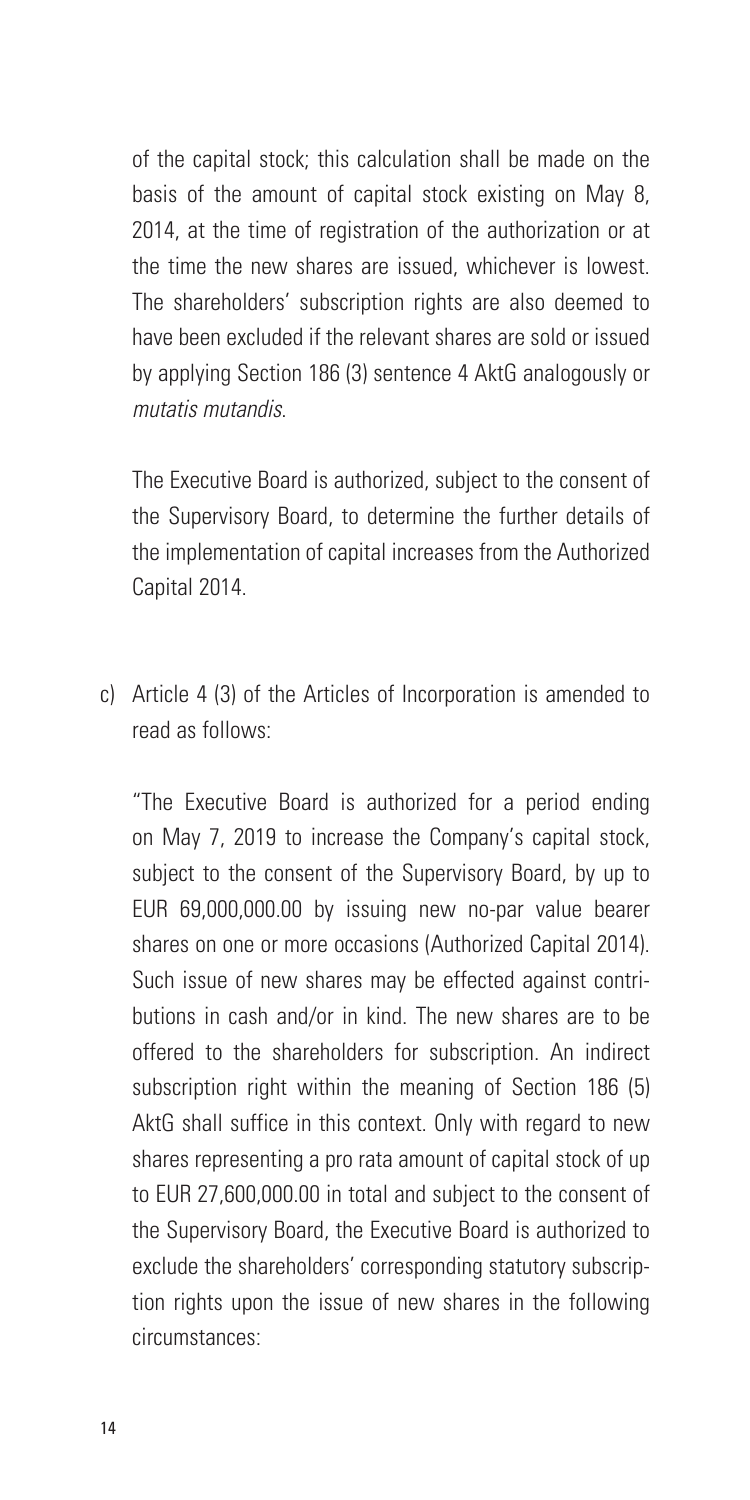\_\_ in respect of fractional shares;

- insofar as required in order to grant subscription rights to new shares to holders and/or beneficiaries of conversion and/or option rights or obligors under conversion and/or option obligations under bonds issued by the Company or a group company in the same volume they would be entitled to if they exercised their conversion and/or option rights or fulfilled their conversion and/or option obligations;
- if the capital is increased against contributions in cash and the total pro rata amount of capital stock represented by the new shares in respect of which subscription rights are excluded does not exceed ten percent of the capital stock and the issue price of the new shares is not substantially (within the meaning of Section 203 (1) and (2) and Section 186 (3) sentence 4 AktG) below the trading price of shares of the same class, which must be already listed and carry the same rights, at the time the Executive Board finally determines the issue price; this calculation shall be made on the basis of the amount of capital stock existing on May 8, 2014, at the time of registration of the authorization or at the time of issuance of the new shares, whichever is lowest; the volume which is limited to ten percent of the capital stock, shall be reduced by the pro rata amount of capital stock which is attributable to shares or to which conversion and/or option rights or obligations relate under bonds which were issued or sold, subject to an exclusion of subscription rights, on or after May 8, 2014 by applying Section 186 (3) sentence 4 AktG directly, analogously or *mutatis mutandis*;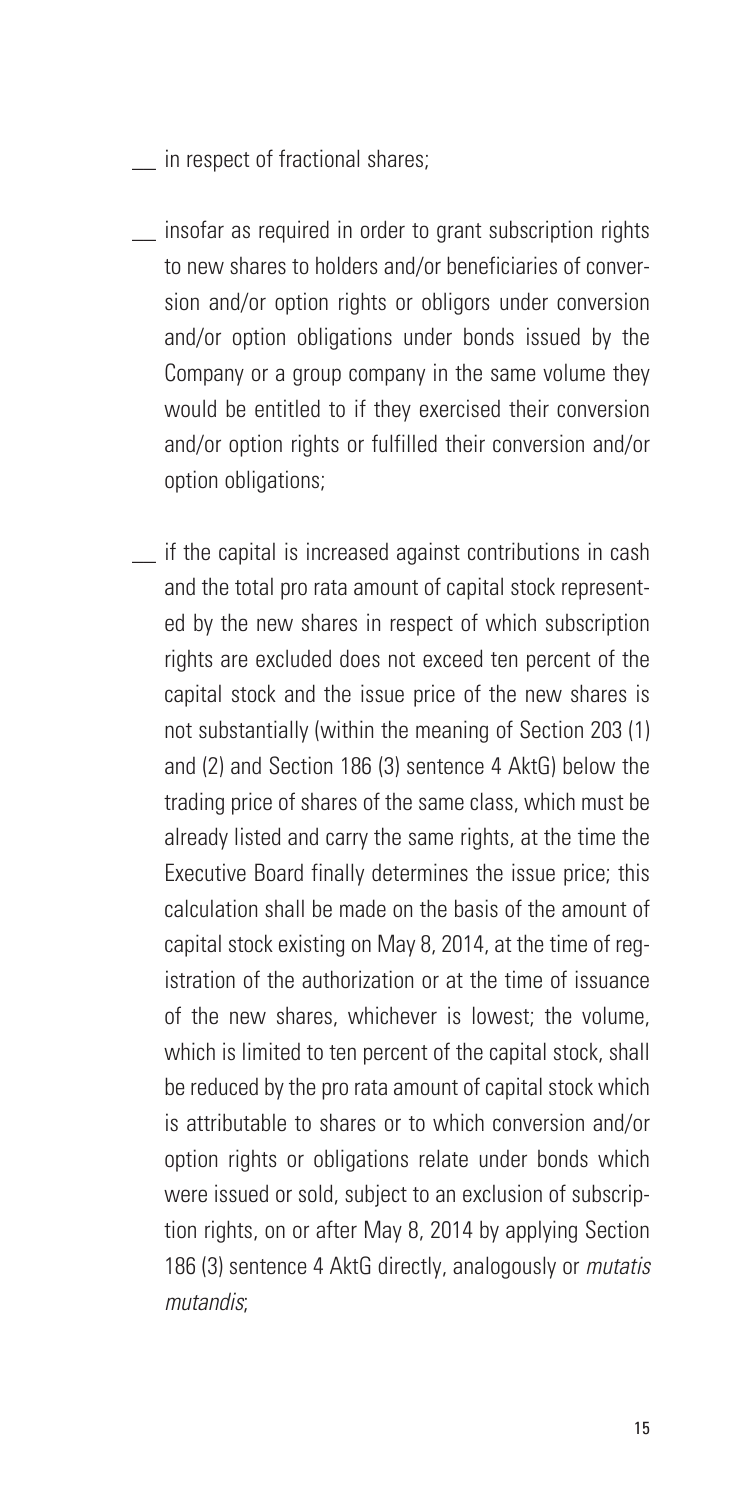- \_\_ if the capital is increased against contributions in kind for the purpose of granting new shares as consideration in connection with
	- (i) mergers with other companies,
	- (ii) acquisitions of companies or parts of or equity interests in companies or
	- (iii) acquisitions of other assets that are related to a merger pursuant to (i) above or an acquisition pursuant to (ii) above (including claims of third parties against the Company or its downstream affiliates).

The aggregate pro rata amount of capital stock represented by new shares in respect of which the shareholders' subscription rights are excluded under these authorizations, together with the pro rata amount of capital stock attributable to treasury shares or to which conversion and/or option rights or obligations relate under bonds which were sold or issued, subject to an exclusion of subscription rights, on or after May 8, 2014 must not, however, exceed 20 percent of the capital stock; this calculation shall be made on the basis of the amount of capital stock existing on May 8, 2014, at the time of registration of the authorization or at the time the new shares are issued, whichever is lowest. The shareholders' subscription rights are also deemed to have been excluded if the relevant shares are sold or issued by applying Section 186 (3) sentence 4 AktG analogously or *mutatis mutandis*. The Executive Board is authorized, subject to the consent of the Supervisory Board, to determine the further details of the implementation of capital increases from the Authorized Capital 2014."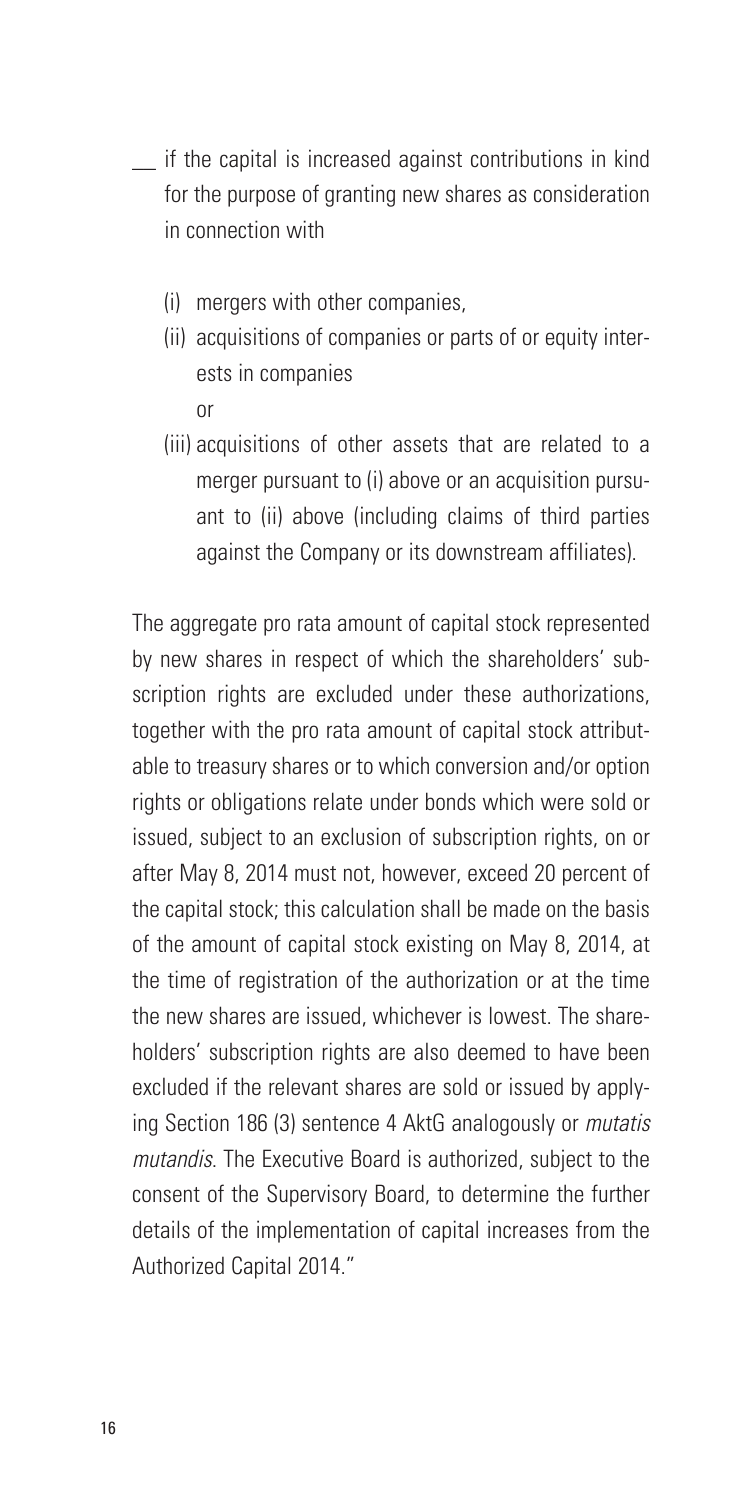## Report to the General Meeting

Under Agenda Item 7 for the General Meeting of May 8, 2014, the Executive Board and the Supervisory Board propose to create new authorized capital (Authorized Capital 2014).

In accordance with Section 203 (2) AktG in conjunction with Section 186 (4) sentence 2 AktG, the Executive Board submits this report on the reasons for the authorizations to exclude the shareholders' subscription rights upon the issuance of the new shares, which report, constituting an integral part of the present invitation, is available on the internet at http://www.bilfinger. com/en/annual-general-meeting and will also be available for inspection at the General Meeting:

Under Agenda Item 9, the General Meeting of April 15, 2010 resolved to create the 'Authorized Capital 2010' and to cancel the 'Authorized Capital 2009' upon registration of the 'Authorized Capital 2010'. Once the 'Authorized Capital 2010' had been registered on April 19, 2010, the Executive Board was authorized for a period ending on April 14, 2015 to increase the Company's capital stock, subject to the consent of the Supervisory Board, by up to EUR 69,000,000.00 by issuing new no-par value bearer shares on one or more occasions (Authorized Capital 2010). The Executive Board has so far not made use of this authorization.

As this authorization will expire as early as on April 14, 2015, it is to be cancelled and replaced by a new Authorized Capital 2014 in the same amount. For this purpose, Article 4 (3) of the Articles of Incorporation is to be restated.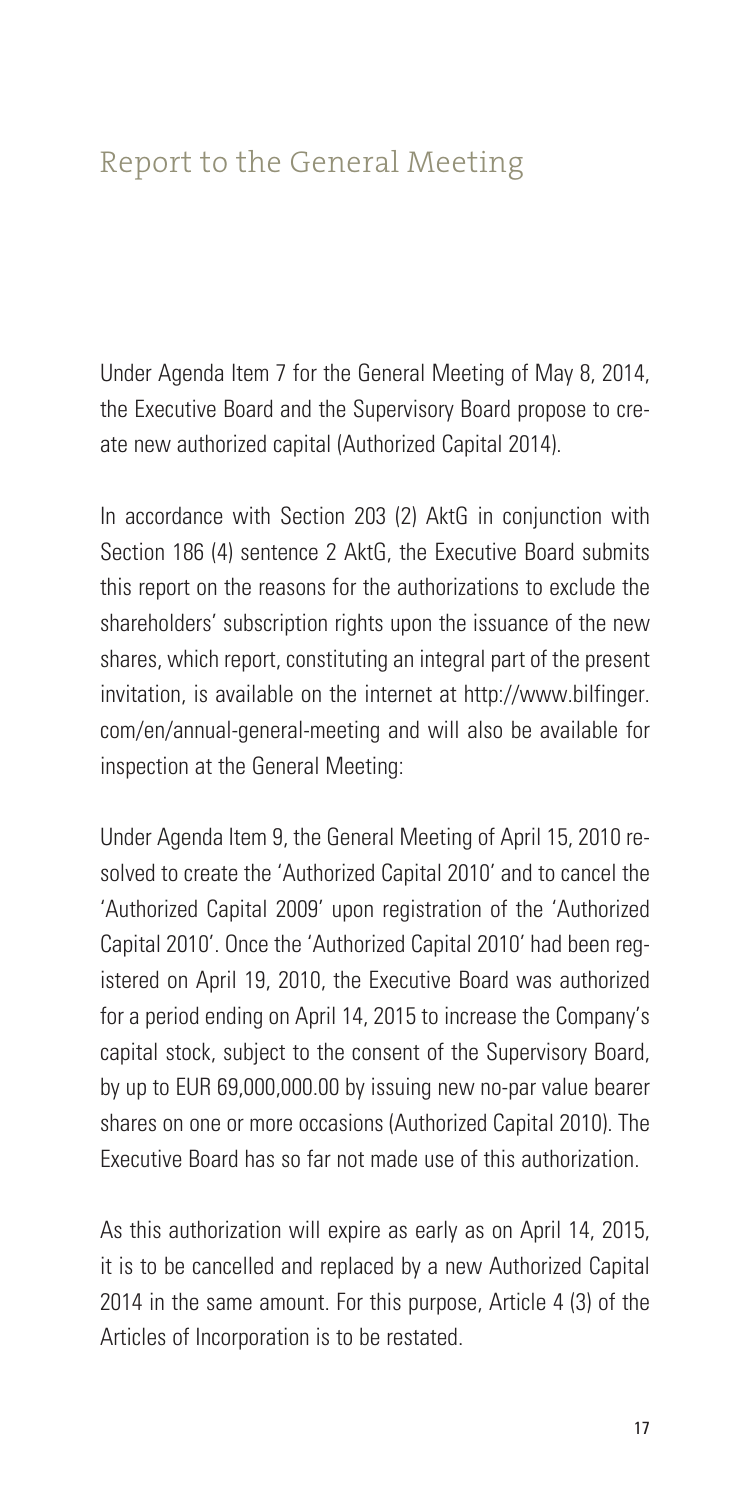The Executive Board and the Supervisory Board propose that the Executive Board be authorized for a period ending up to and including on May 7, 2019 to increase the Company's capital stock, subject to the consent of the Supervisory Board, by up to EUR 69,000,000.00 by issuing new no-par value bearer shares against contributions in cash and/or in kind on one or more occasions (Authorized Capital 2014). The volume of the Authorized Capital 2014 equals nearly 50 percent of the current capital stock and makes almost full use of the statutory upper limit for authorized capital in order to provide the Company with the greatest possible flexibility. The new shares are generally to be offered to the shareholders for subscription. An indirect subscription right within the meaning of Section 186 (5) AktG shall suffice in this context. However, the Executive Board is to be authorized to exclude the shareholders' corresponding statutory subscription rights upon the issuance of new shares in certain circumstances, subject to the consent of the Supervisory Board. This option to exclude subscription rights, however, is to be limited to new shares representing a pro rata portion of capital stock of up to EUR 27,600,000.00, i.e. slightly less than 20 percent of the current capital stock. Moreover, a specific clause is to be included in order to ensure in the interests of the shareholders that the possibility of excluding shareholders' subscription rights is limited to an aggregate volume of shares representing 20 percent of the capital stock, taking into account all other authorizations to exclude subscription rights.

Where shareholders are generally granted subscription rights to new shares in the context of a capital increase, the Executive Board is furthermore to be authorized to exclude the shareholders' subscription rights with regard to fractional shares, subject to the consent of the Supervisory Board. This option to exclude subscription rights for fractional shares serves to ensure a tech-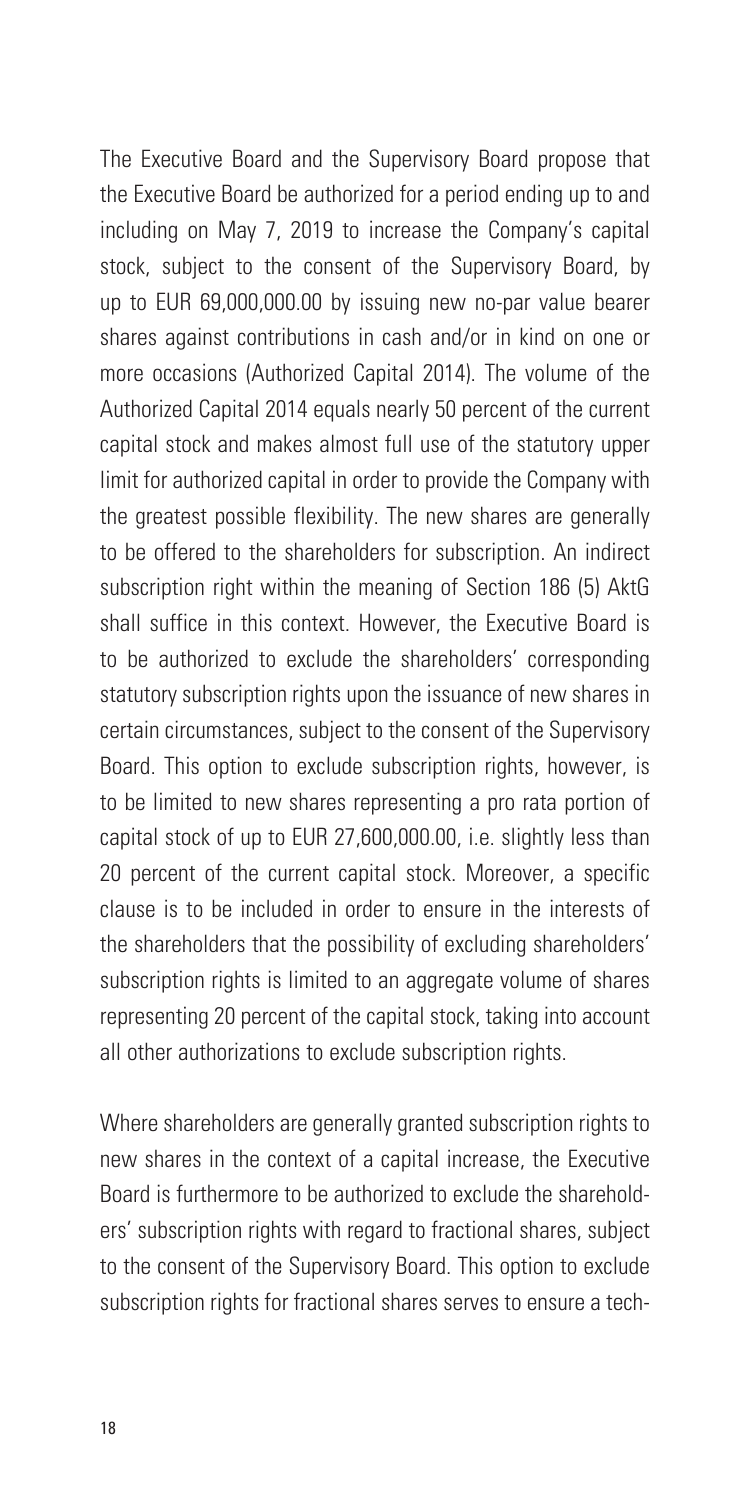nically feasible subscription ratio. The shares that are exempted from shareholders' subscription rights as fractional shares will be realized either by way of a sale on the stock exchange or in any other manner so as to best further the Company's interest. The potential dilutive effect will be low due to the limitation to fractional shares.

Where shareholders are generally granted subscription rights to new shares in the context of a capital increase, the Executive Board is furthermore to be authorized to exclude such shareholders' subscription rights, subject to the consent of the Supervisory Board, to the extent required in order to grant subscription rights to new shares to holders and/or beneficiaries of conversion and/or option rights or obligors under conversion and/or option obligations under bonds issued by the Company or a group company in the same volume they would be entitled to if they exercised their conversion and/or option rights or fulfilled their conversion and/or option obligations. To facilitate placement on the capital market, convertible bonds or bonds with warrants typically have certain dilution protection mechanisms. Customary dilution protection mechanisms are monetary compensation or, optionally, a reduction of the conversion or option price or an adjustment of the exchange ratio. In addition, the terms and conditions of convertible bonds or bonds with warrants typically provide that, in particular in the event of a capital increase involving the granting of subscription rights for shareholders, the holders or beneficiaries of conversion or option rights or obligors under conversion or option obligations may be granted subscription rights to new shares similar to that granted to shareholders instead of the dilution protection mechanisms outlined above. If the Executive Board selects the latter option, the holders or beneficiaries of conversion or option rights or obligors under conversion or option obligations will be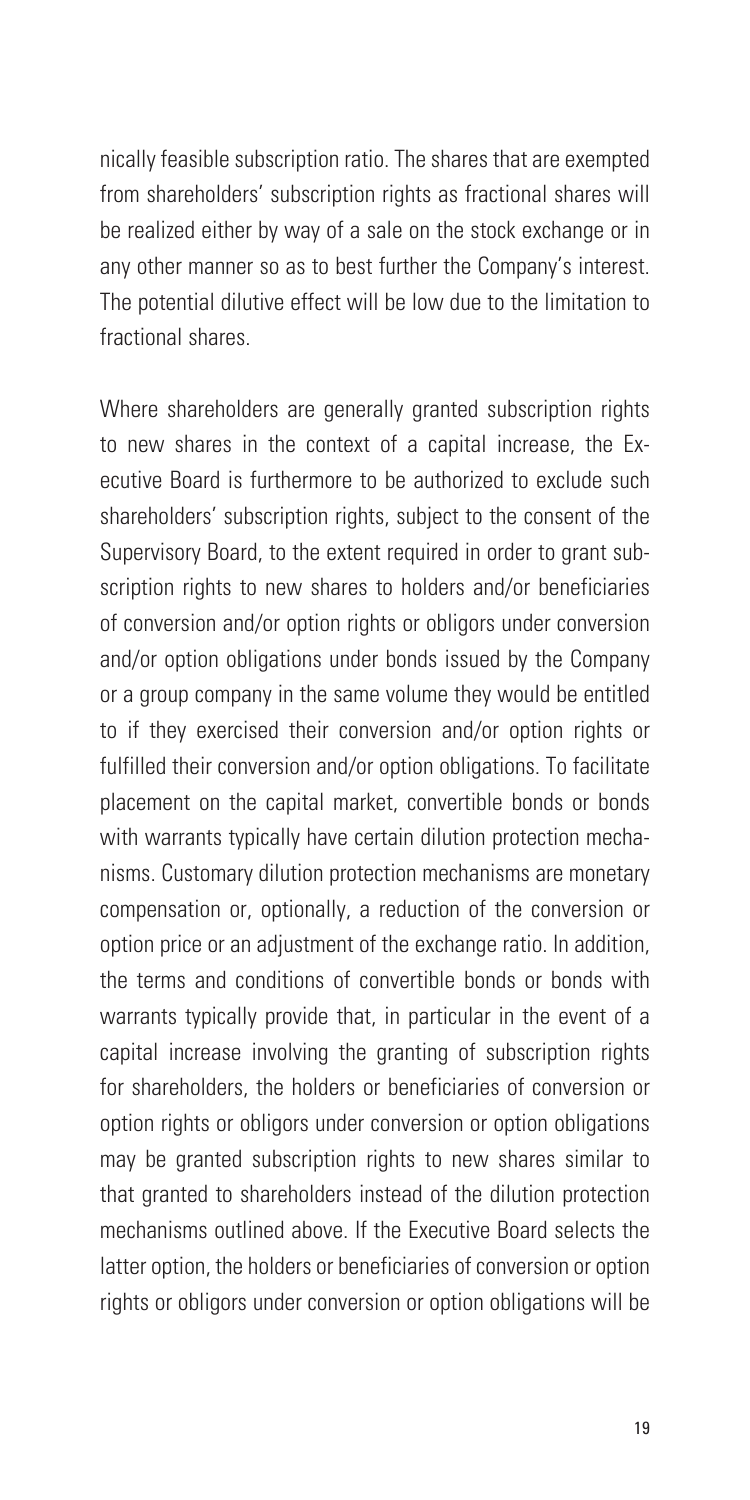placed in the same position as if they had already exercised their conversion or option rights or fulfilled their conversion or option obligations. The advantage of this mechanism is that, other than in the case of dilution protection by reducing the conversion or option price or by adjusting the exchange ratio, the Company can realize a higher issue amount for the shares to be issued in connection with the conversion or the exercise of option rights and does not have to pay any compensation. In order to achieve this, an exclusion of the corresponding subscription rights is required.

Moreover, the Executive Board is to be authorized to exclude the shareholders' subscription rights, subject to the consent of the Supervisory Board, if the capital is increased against contributions in cash and the total pro rata amount of capital stock represented by the new shares in respect of which subscription rights are excluded does not exceed ten percent of the capital stock and the issue price of the new shares is not substantially (within the meaning of Section 203 (1) and (2) and Section 186 (3) sentence 4 AktG) below the trading price of shares of the same class, which must be already listed and carry the same rights, at the time the Executive Board finally determines the issue price. The calculation of the ten percent threshold shall be made on the basis of the amount of capital stock existing on May 8, 2014, at the time of registration of the authorization or at the time of issuance of the new shares, whichever is lowest. This means that the lowest of these amounts is to be used for the purposes of this calculation. The statutory basis for this exclusion of subscription rights is Section 203 (1) and (2) in conjunction with Section 186 (3) sentence 4 AktG. A possible deduction from the applicable trading price will presumably not exceed three percent, but will in any event not exceed five percent, of the trading price. This option to exclude subscrip-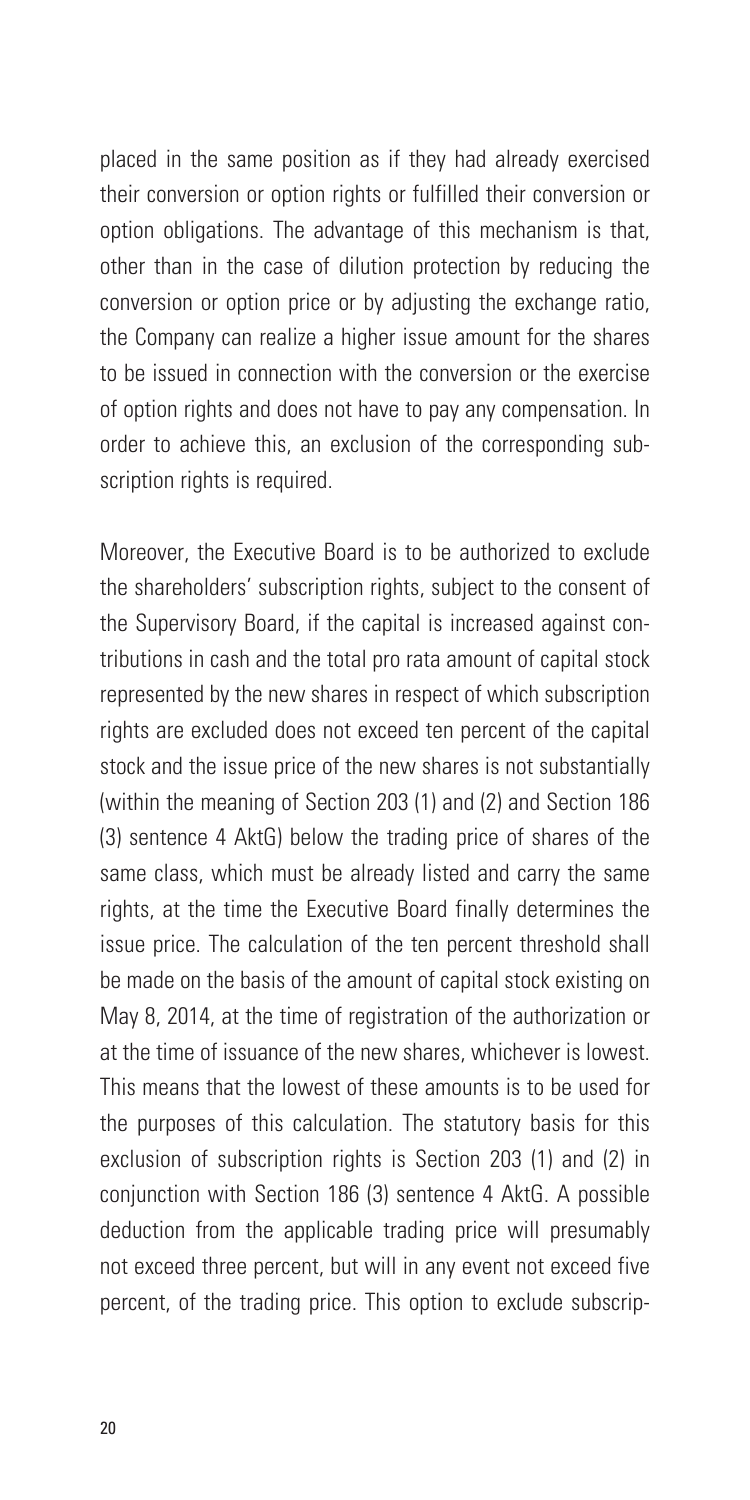tion rights serves the Company's interest in realizing the best possible price for the new shares issued. This will enable the Company to quickly, flexibly and cost-effectively exploit opportunities arising in the market as a result of the prevailing stock exchange conditions. The issue amount that can be realized by way of fixing a price that is close to the market will as a rule result in a higher inflow of funds per new share than the placement of shares with subscription rights. By avoiding the time-consuming and expensive handling of subscription rights, the Company will furthermore be able to meet its equity requirements quickly when market opportunities arise at short notice. Section 186 (2) sentence 2 AktG permits the subscription price to be published three days prior to the end of the subscription period at the latest. In light of the volatility in the stock markets, however, this still involves a market risk, in particular a price change risk, for several days, which may lead to a deduction of safety margins when the selling price is determined and, therefore, to conditions that are not close to the market. In addition, if the Company grants subscription rights, it will not be in a position to react quickly to favorable market conditions due to the length of the subscription period. It is true that the authorization to use treasury shares as set out in lit. ba) of the resolution to purchase and use treasury shares adopted under Agenda Item 7 for the General Meeting of April 18, 2013 also serves this purpose. However, the intention is to provide the Company with the necessary flexibility to be able to achieve this purpose also independently of a repurchase of treasury shares on the basis of the purchasing authorization adopted under Agenda Item 7 for the General Meeting of April 18, 2013. By including a deduction clause, which is to provide for a corresponding reduction of the authorization volume in the event that other actions are performed in accordance with Section 186 (3) sentence 4 AktG (whether applied directly, analo-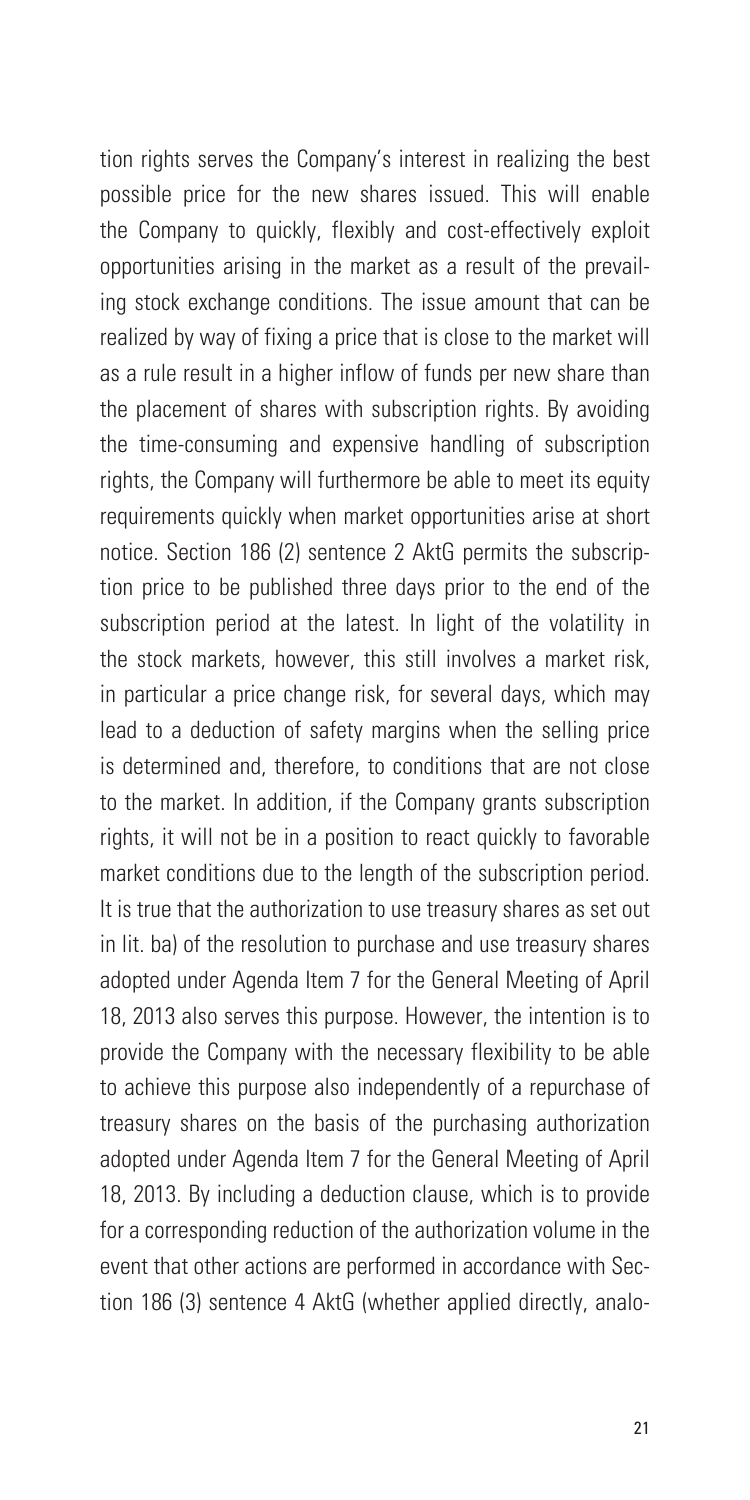gously or *mutatis mutandis*) which are subject to an exclusion of subscription rights, it is furthermore intended to ensure that the ten percent threshold stipulated in Section 186 (3) sentence 4 AktG will not be exceeded when all authorizations permitting an exclusion of subscription rights in accordance with Section 186 (3) sentence 4 AktG are taken into account. For the stated reasons, the proposed authorization to exclude subscription rights is in the interests of the Company and its shareholders. Since the issue amount for the new shares will have to be determined by reference to the trading price and the scope of the authorization is limited, the interests of the shareholders are adequately protected. The shareholders have the option to maintain their participation ratios by purchasing shares on the stock exchange.

Finally, the Executive Board is to be authorized to exclude shareholders' subscription rights, subject to the consent of the Supervisory Board, where capital increases are effected against contributions in kind in order to grant new shares as consideration in connection with mergers with other companies or acquisitions of companies or parts of or equity interests in companies or other assets that are related to such a merger or acquisition; such other assets in particular also include claims of third parties against the Company or its downstream affiliates. In connection with mergers or acquisitions of companies or parts of or equity interests in companies or other assets that are related to such a merger or acquisition, it is becoming increasingly necessary to deliver shares of the acquiring entity as consideration rather than pay amounts of money. One reason for this is that where attractive targets are to be acquired, the delivery of shares of the acquiring entity is often demanded. Furthermore, especially where larger entities are involved, the granting of new shares as consideration can be advantageous in terms of protecting liquidity. With the proposed authorization,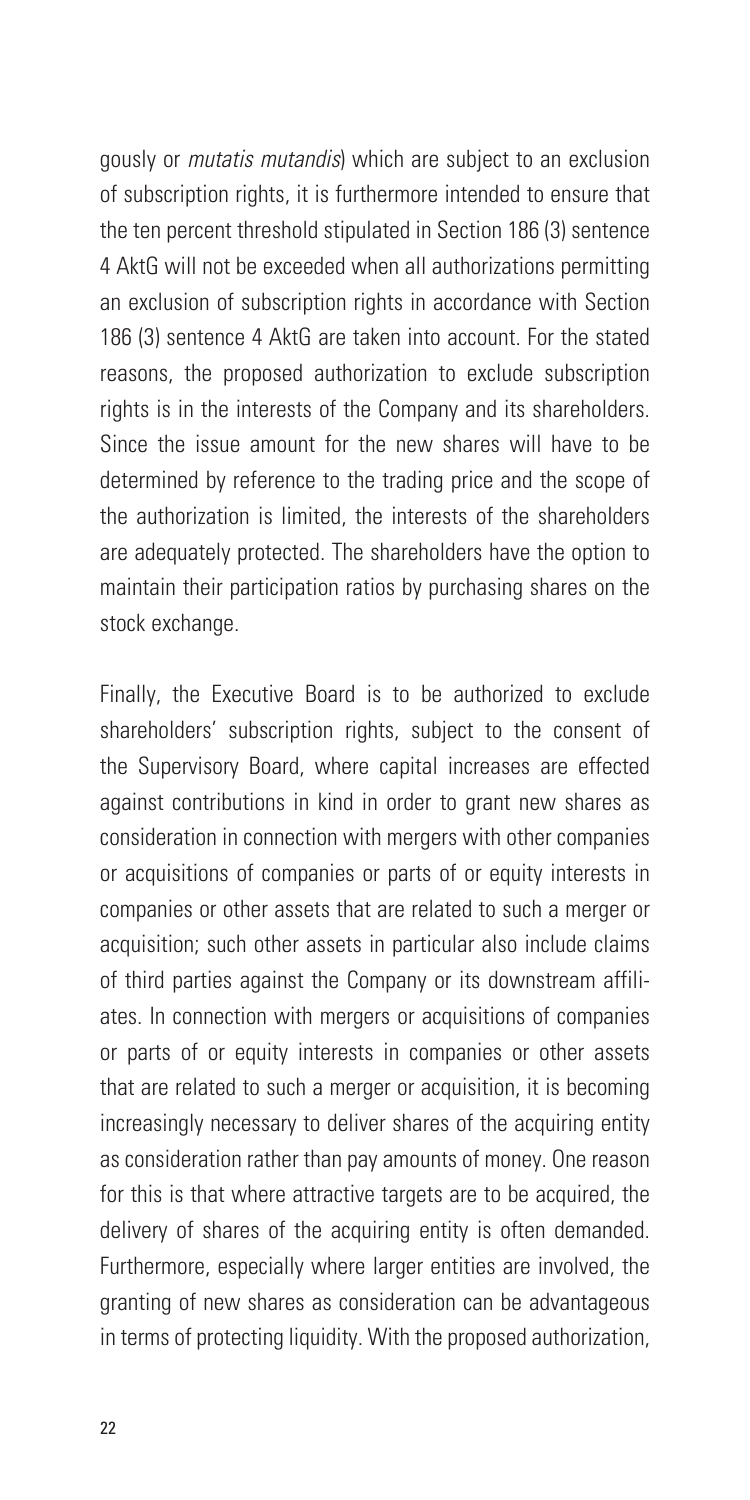the Company obtains the necessary flexibility to also offer this form of consideration when using opportunities for mergers or acquisitions of companies or parts of or equity interests in companies. The proposed exclusion of shareholders' subscription rights is necessary for this purpose since, where subscription rights are granted, mergers with other companies or acquisitions of companies or parts of or equity interests in companies in return for the granting of treasury shares will not be possible, and the associated benefits cannot be generated. It is true that the authorization to use treasury shares as set out in lit. bb) of the resolution adopted under Agenda Item 7 for the General Meeting of April 18, 2013 concerning the purchase and use of treasury shares also serves these purposes. However, the intention is to provide the Company with the necessary flexibility to be able to achieve these purposes also independently of a repurchase of treasury shares on the basis of the purchasing authorization adopted under Agenda Item 7 for the General Meeting of April 18, 2013, which is limited to ten percent of the capital stock. Currently, there are no specific plans to exercise this authorization. Should any specific opportunities open up with regard to mergers with other companies or acquisitions of companies or parts of or equity interests in companies, the Executive Board will carefully assess whether or not to make use of the option to increase capital against contributions in kind and to exclude subscription rights. The Executive Board will do so only if it arrives at the conclusion that the merger or the acquisition of the relevant company or parts of or equity interests in the relevant company in return for the granting of new Bilfinger shares is in the best interest of the Company. The Supervisory Board will give its required consent only if it arrives at the same conclusion. The Executive Board will report on the details in connection with the exercise of the authorization at the General Meeting following any merger or acquisition in return for the granting of shares in Bilfinger SE.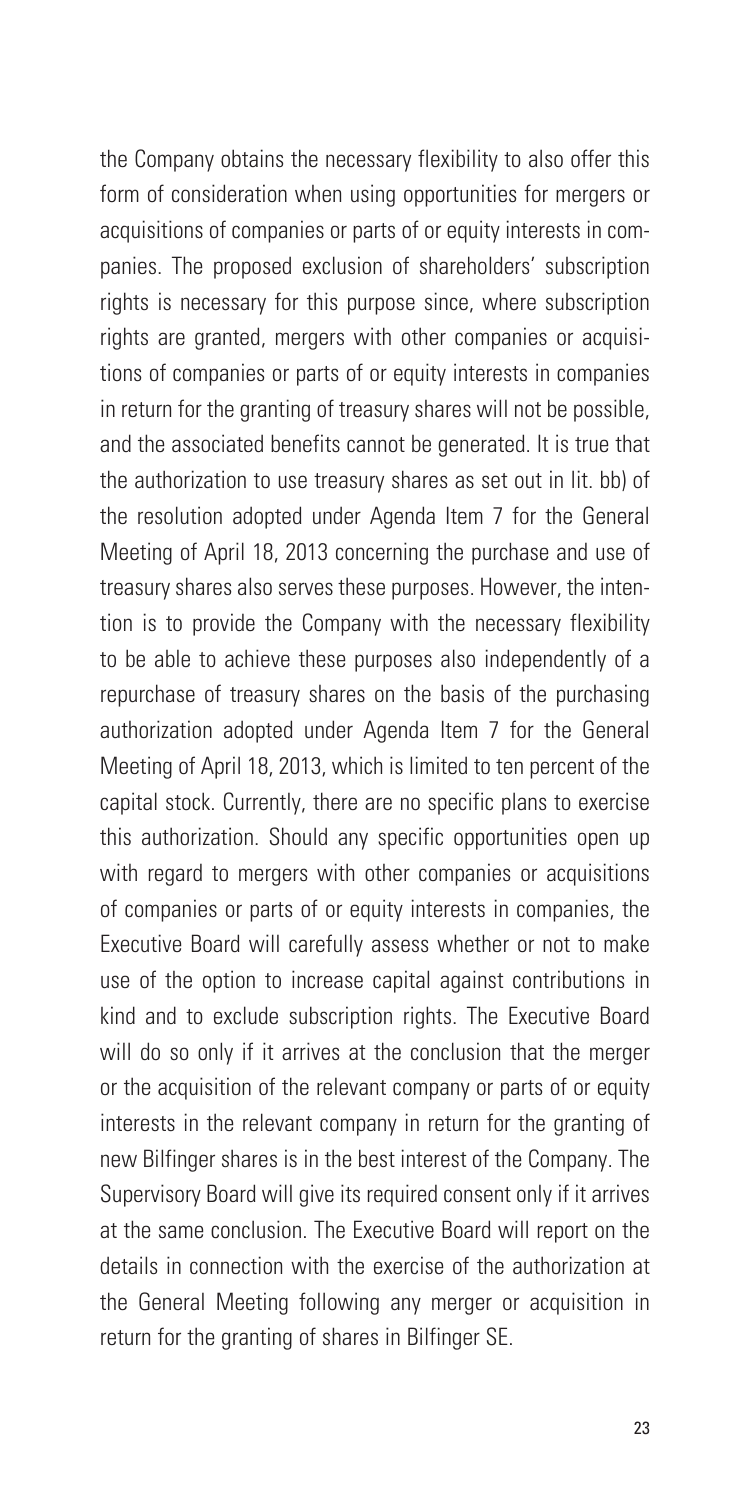Having considered all of the above circumstances, the Executive Board and the Supervisory Board regard the authorization to exclude subscription rights in the aforementioned cases as being factually justified and reasonable for the shareholders for the reasons stated, even if the dilutive effect is taken into account that will affect the shareholders if the relevant authorization is exercised.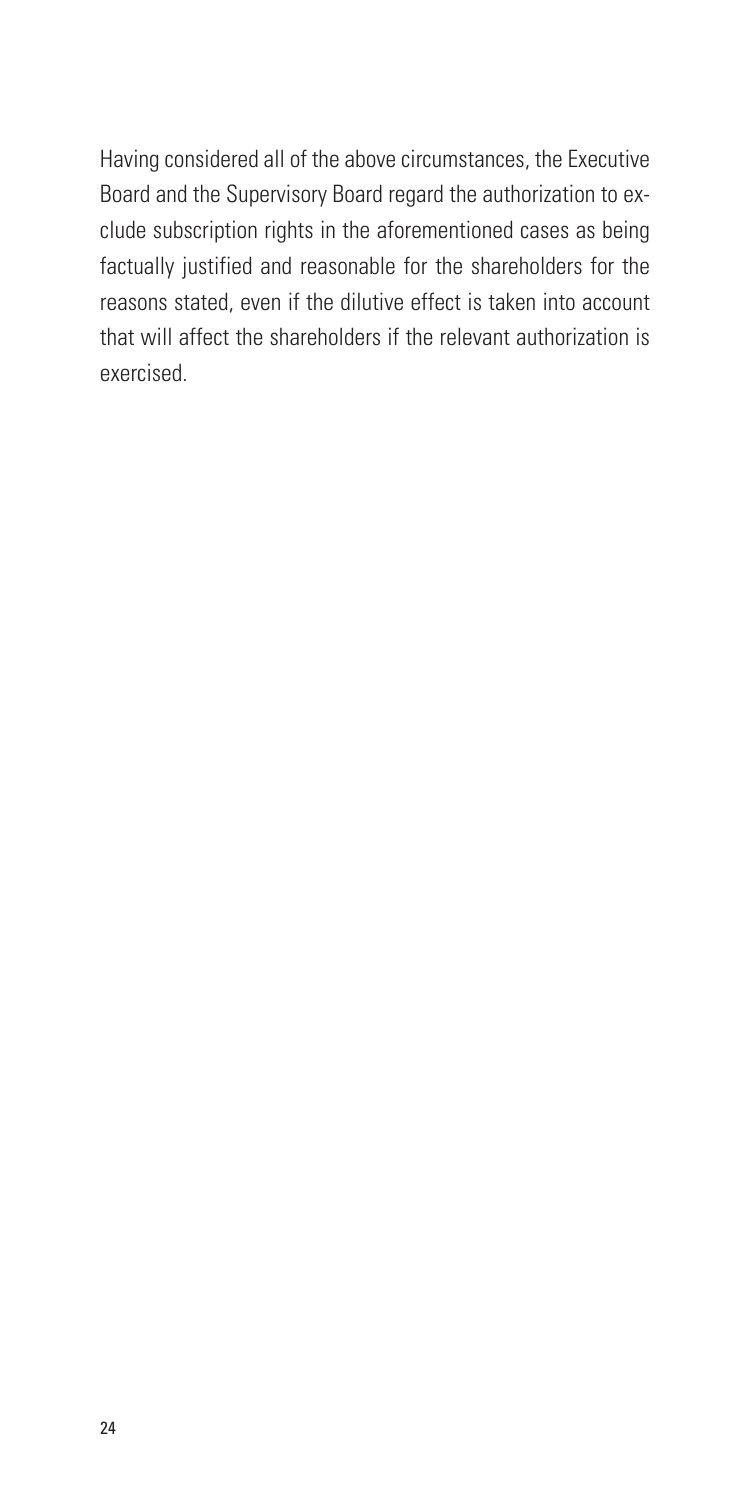## Right to attend and voting rights, voting by proxy

### Conditions for attending the General Meeting and exercising voting rights

Shareholders are entitled to attend the General Meeting and to exercise their voting rights only if they have registered prior to the General Meeting and furnished evidence of their shareholding to the Company. The application for registration must be submitted in German or English. Evidence of shareholding must be furnished by way of a confirmation issued by the depositary bank in text form in German or English. The confirmation issued by the depositary bank must relate to the beginning of Thursday, April 17, 2014 (00:00 hrs Central European Summer Time – CEST). Both the application for registration and the evidence of shareholding must be received by the Company no later than by the end of Thursday, May 1, 2014 (24:00 hrs CEST) at the address specified below:

Bilfinger SE c/o C-HV AG Gewerbepark 10 92289 Ursensollen Germany

or by **fax** to: +49 (0) 9628 92 99 871 or by **e-mail** to: HV@Anmeldestelle.net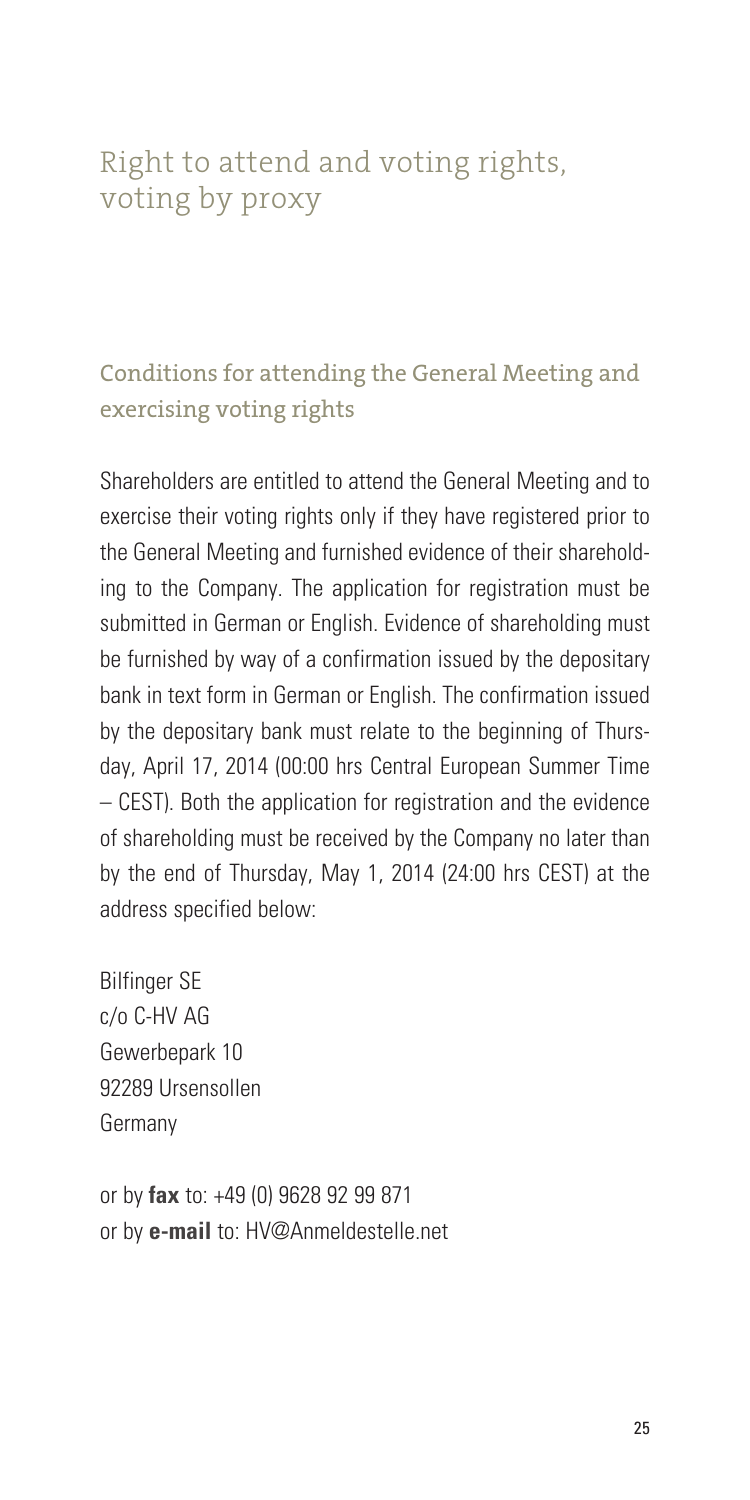Pursuant to Section 123 (3) sentence 6 AktG, a person is deemed to be a shareholder in relations with the Company for the purpose of attending the General Meeting and exercising voting rights only if evidence of shareholding (as described above) has been furnished. In order for shareholders to be entitled to attend the General Meeting and to exercise their voting rights, they must therefore hold their shares at the beginning of Thursday, April 17, 2014 (00:00 hrs CEST).

#### Admission tickets

Following the timely receipt of the application for registration and the evidence of shareholding by the Company at the address (or fax number or e-mail address, respectively) stated above, admission tickets for the General Meeting will be sent to the shareholders. To ensure that the admission tickets are received in time, we would request that shareholders register and send evidence of their shareholding to the Company as early as possible.

#### No restriction on disposals of shares

Shareholders who have registered for attendance at the General Meeting are not thereby prevented from freely disposing of their shares.

#### Voting by proxy

Shareholders who do not wish to attend the General Meeting in person may elect to have their voting rights exercised by a proxy, e.g. by a bank, a shareholders' association, by proxies designated by the Company or another proxy of their choice. Timely registration and evidence of shareholding are also re-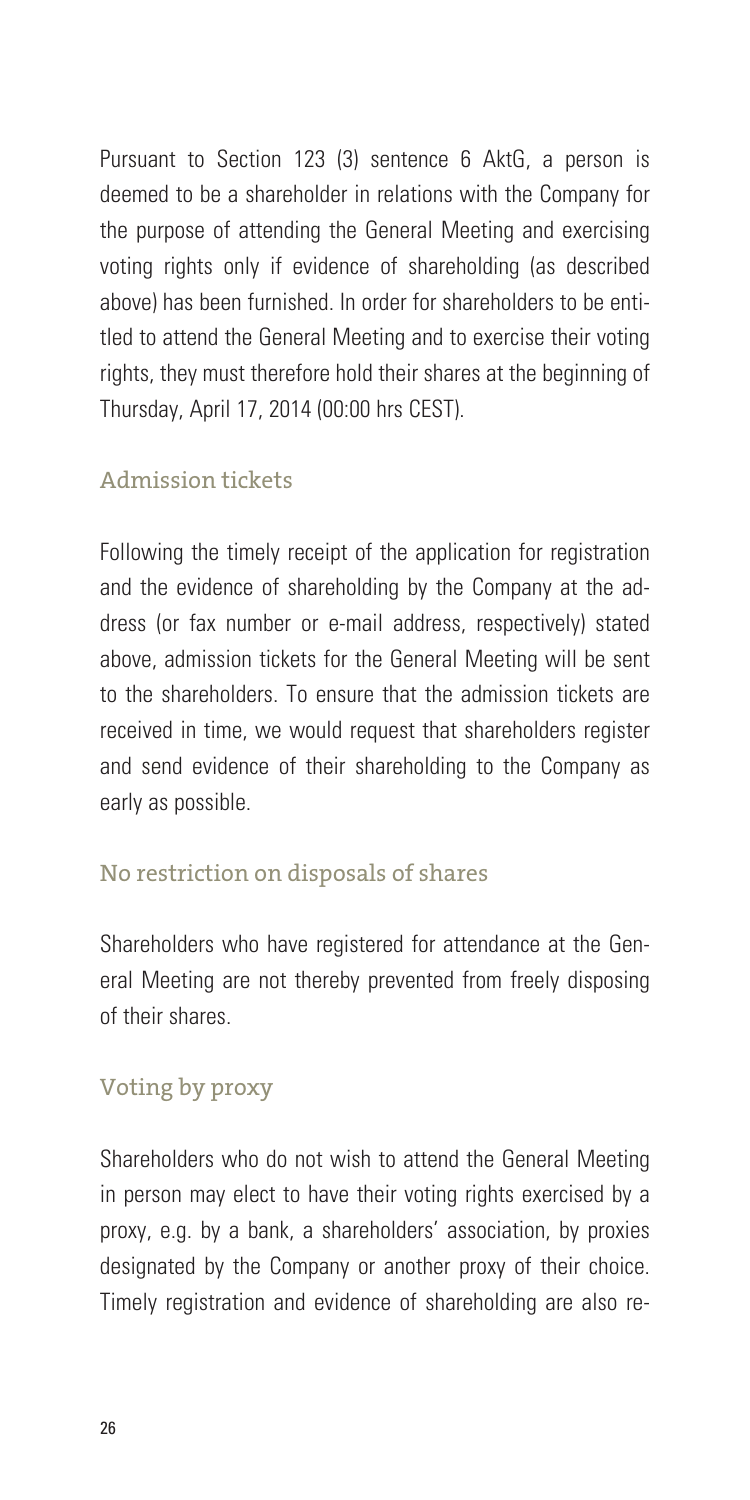quired in this case (see 'Conditions for attending the General Meeting and exercising voting rights' above). It is possible to appoint a proxy both prior to and during the General Meeting, and such proxy may also be appointed prior to registration. Proxies may be appointed by way of the shareholder making a declaration to the relevant proxy or to the Company. The proxy attending the General Meeting may in principle, i.e. insofar as neither the law nor the relevant shareholder or the proxy provides for any restrictions or other qualifications, exercise the voting right in the same way as the shareholder could.

In the event that the granting of proxy authorization does not fall within the scope of application of Section 135 AktG (i.e. if the proxy is not a bank, shareholders' association or other commercial entity or association which has the status of a bank according to Section 135 (8) AktG or according to Section 135 (10) in conjunction with Section 125 (5) AktG and the granting of proxy authorization does not fall within the scope of application of Section 135 AktG on any other grounds), the proxy authorization must be granted or revoked, and evidence of the proxy authorization to be provided to the Company under Section 134 (3) sentence 3 AktG must be provided, in text form (Section 126 b of the German Civil Code *(Bürgerliches Gesetzbuch*, **BGB**)). No use is made of the authorization under the Articles of Incorporation (Article 19 (4) sentence 3 of the Articles of Incorporation) to specify requirements that are less strict than the text form as the form required by law. The special provisions set out below (in the next but one paragraph) additionally apply where authorization is granted to proxies designated by the Company.

In the event that the granting of proxy authorization falls within the scope of application of Section 135 AktG (i.e. if the proxy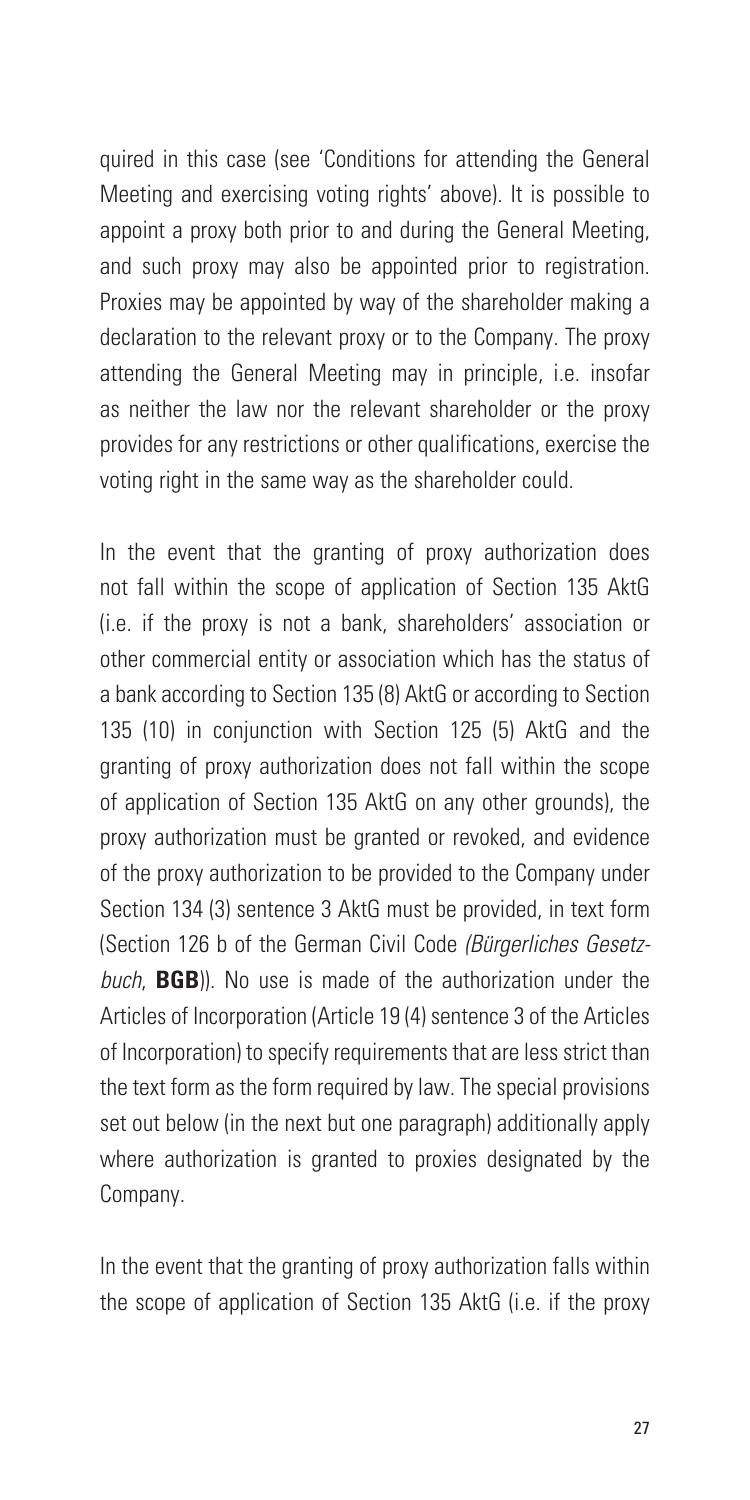is a bank, shareholders' association or other commercial entity or association which has the status of a bank according to Section 135 (8) AktG or according to Section 135 (10) in conjunction with Section 125 (5) AktG or the granting of proxy authorization falls within the scope of application of Section 135 AktG on other grounds), text form is neither required pursuant to Section 134 (3) sentence 3 AktG, nor do the Articles of Incorporation contain a specific provision governing such case. Banks, shareholders' associations and other commercial entities and associations which have the status of banks according to Section 135 (8) AktG or according to Section 135 (10) in conjunction with Section 125 (5) AktG may, therefore, use forms for the granting of proxy authorization which need only comply with the applicable statutory provisions, in particular those contained in Section 135 AktG. Reference is hereby made to the special procedure pursuant to Section 135 (1) sentence 5 AktG.

We offer our shareholders the option to authorize proxies designated by the Company and bound by instructions even prior to the General Meeting. Shareholders wishing to authorize the proxies designated by the Company may use the form on the admission ticket for the General Meeting to do so. To ensure that admission tickets are received in time, shareholders should register and provide evidence of their shareholding as early as possible. The proxies designated by the Company will in any event require instructions in order to exercise voting rights. If no such instructions are given, they will not exercise their authorization. The proxies designated by the Company are obligated to vote in accordance with the instructions given to them. Shareholders will receive further information together with their admission tickets. Authorizations and instructions for the proxies designated by the Company must, unless issued at the General Meeting, be received by the Company by the end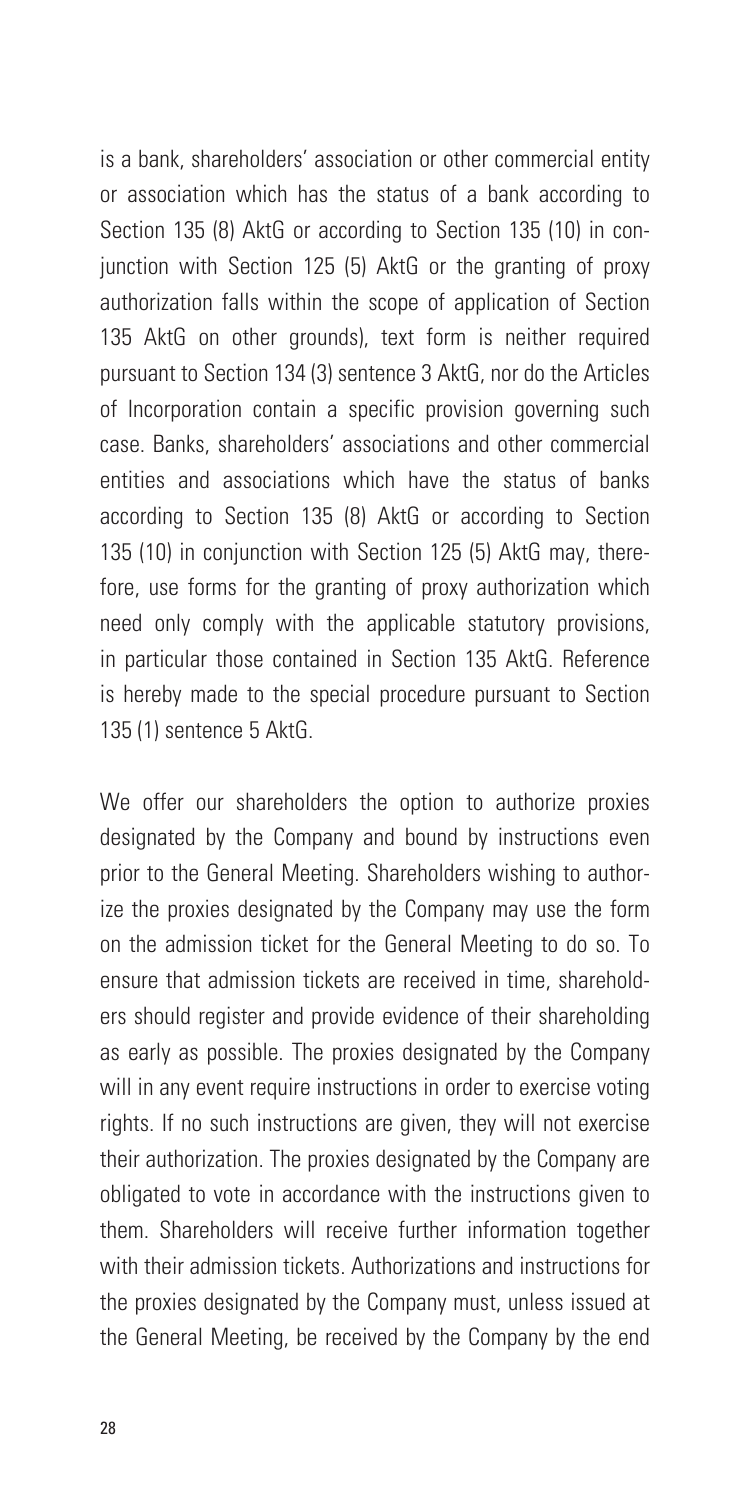of Tuesday, May 6, 2014 (24:00 hrs CEST), failing which they will not be taken into account for organizational reasons. The proxies designated by the Company will not exercise any authorization granted to them and will not represent the relevant shares to the extent that the relevant shares are represented by another person (the shareholders or his/her proxy) who is present at the General Meeting.

If authorization is granted by way of a declaration made to the Company, no additional evidence of proxy authorization is required. If, however, proxy authorization is granted by way of declaration to the proxy appointed, the Company may demand to see evidence of such authorization, unless (where the granting of proxy authorization falls within the scope of application of Section 135 AktG) otherwise provided for under Section 135 AktG. It is possible to send the Company evidence of authorization even prior to the General Meeting. In accordance with Section 134 (3) sentence 4 AktG, the following means of electronic communication is available (to the shareholder or the proxy appointed) for sending the evidence of authorization: The evidence of appointment of a proxy may be sent to the company by e-mail to: **hv@bilfinger.com**. It will be ensured that 'Word', 'PDF', 'JPG', 'TXT' and 'TIF' documents sent as e-mail attachments will be taken into account (with the possibility of existing e-mails being forwarded). The Company is only able to draw the link between evidence of proxy authorization that is sent by e-mail and a specific application for registration if such authorization or the corresponding e-mail states either the name and address of the relevant shareholder or the admission ticket number.

If the shareholder appoints more than one proxy, the Company is entitled under Section 134 (3) sentence 2 AktG to refuse one or more of them.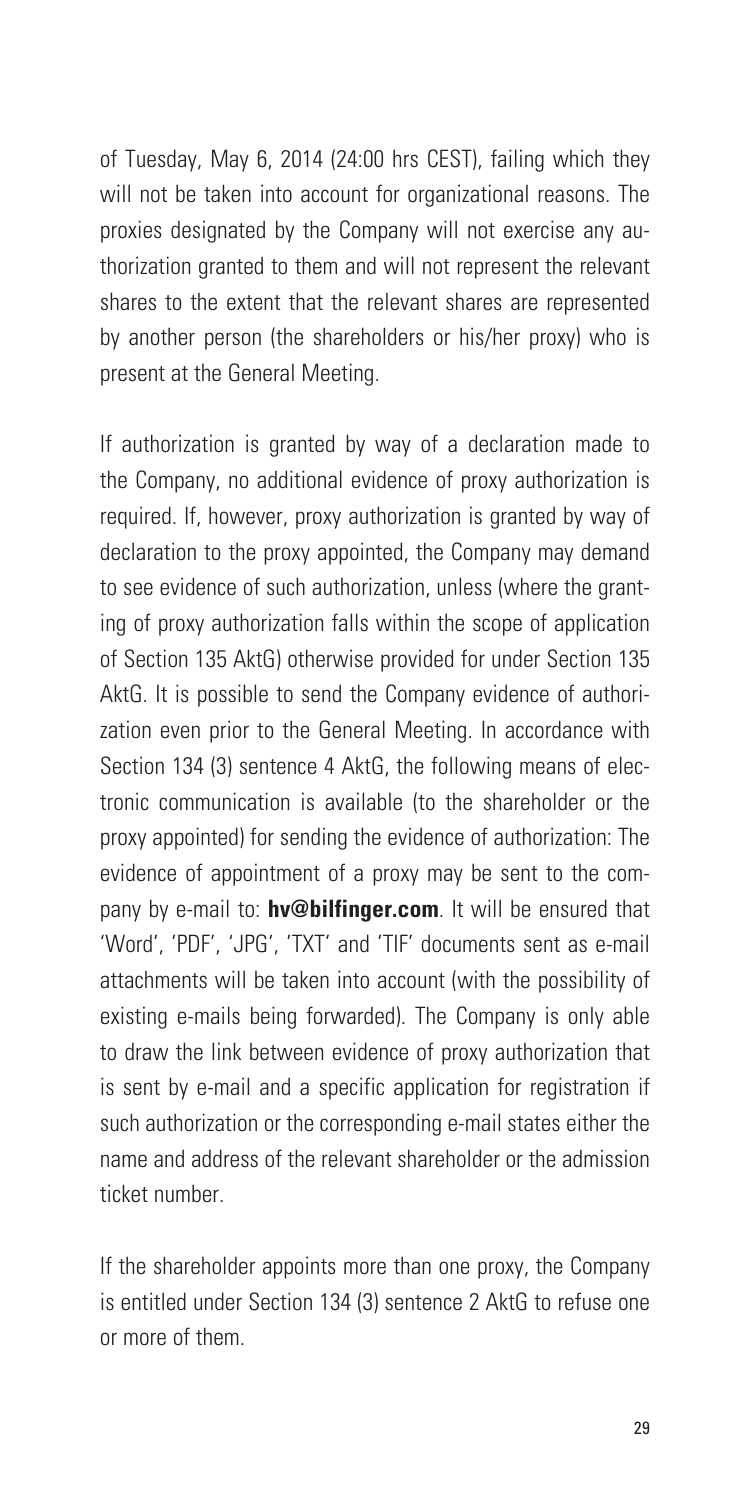Shareholders will receive a proxy form together with their admission tickets. A proxy form is also available on the internet at **http://www.bilfinger.com/en/annual-general-meeting**. The use of these forms is not mandatorily required by applicable law, under the Articles of Incorporation or otherwise. In the interests of problem-free processing we ask, however, that these forms be used for granting proxy authorization if proxies are appointed by way of declaration to the Company. Declarations to be made to the Company that are relevant for the appointment of proxies may in particular be submitted at the address, fax number or e-mail address stated for the application for registration.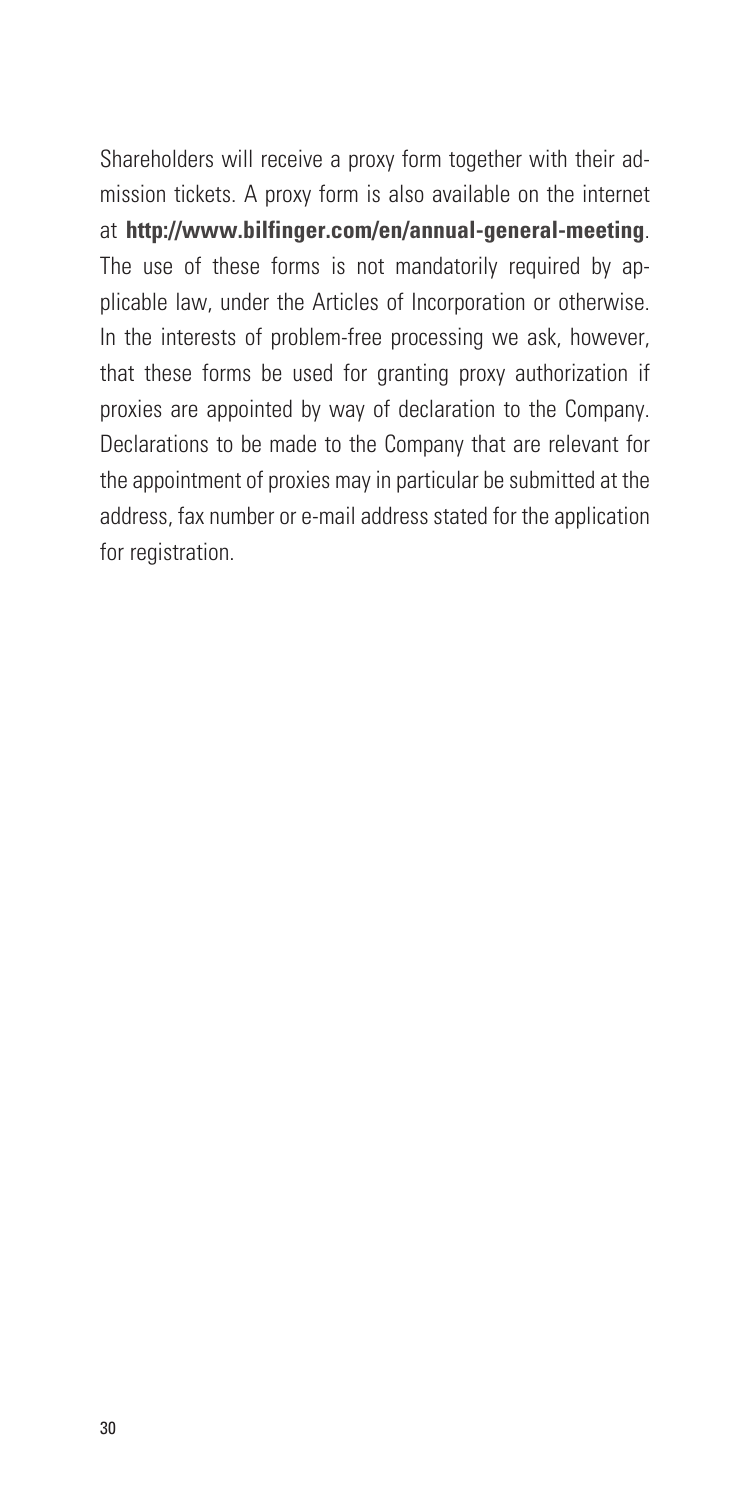Information on shareholder rights pursuant to Article 56 SE Regulation, Section 50 (2) of the German SE Implementation Act (*SE-Ausführungsgesetz,*  SE-AG), Section 122 (2), Section 126 (1), Section 127 and Section 131 (1) AktG

Requests for additional agenda items pursuant to Article 56 SE Regulation, Section 50 (2) SE-AG, Section 122 (2) AktG

Under Article 56 SE Regulation, Section 50 (2) SE-AG and Section 122 (2) AktG, shareholders collectively holding at least one twentieth of the capital stock or at least EUR 500,000.00 in total (the latter corresponding to 166,667 shares) may request that additional items be added to the agenda and made public. Such requests must be made in writing to the Company's Executive Board and must have been received by the Company by no later than Monday, April 7, 2014, 24:00 hrs (CEST). The request may be sent to the following address: Bilfinger SE, Executive Board, Carl-Reiss-Platz 1-5, 68165 Mannheim, Germany.

Any additions to the agenda which require publication and were not published with the calling notice will be published in the German Federal Gazette *(Bundesanzeiger)* as soon as they have been received by the Company and will be forwarded for publication to media which can be expected to publish the information across the entire European Union. Any requests for additional items to be added to the agenda which are received by the Company once the General Meeting has been convened will also be made available on the internet at

**http://www.bilfinger.com/en/annual-general-meeting** and communicated to the shareholders as soon as they have been received by the Company.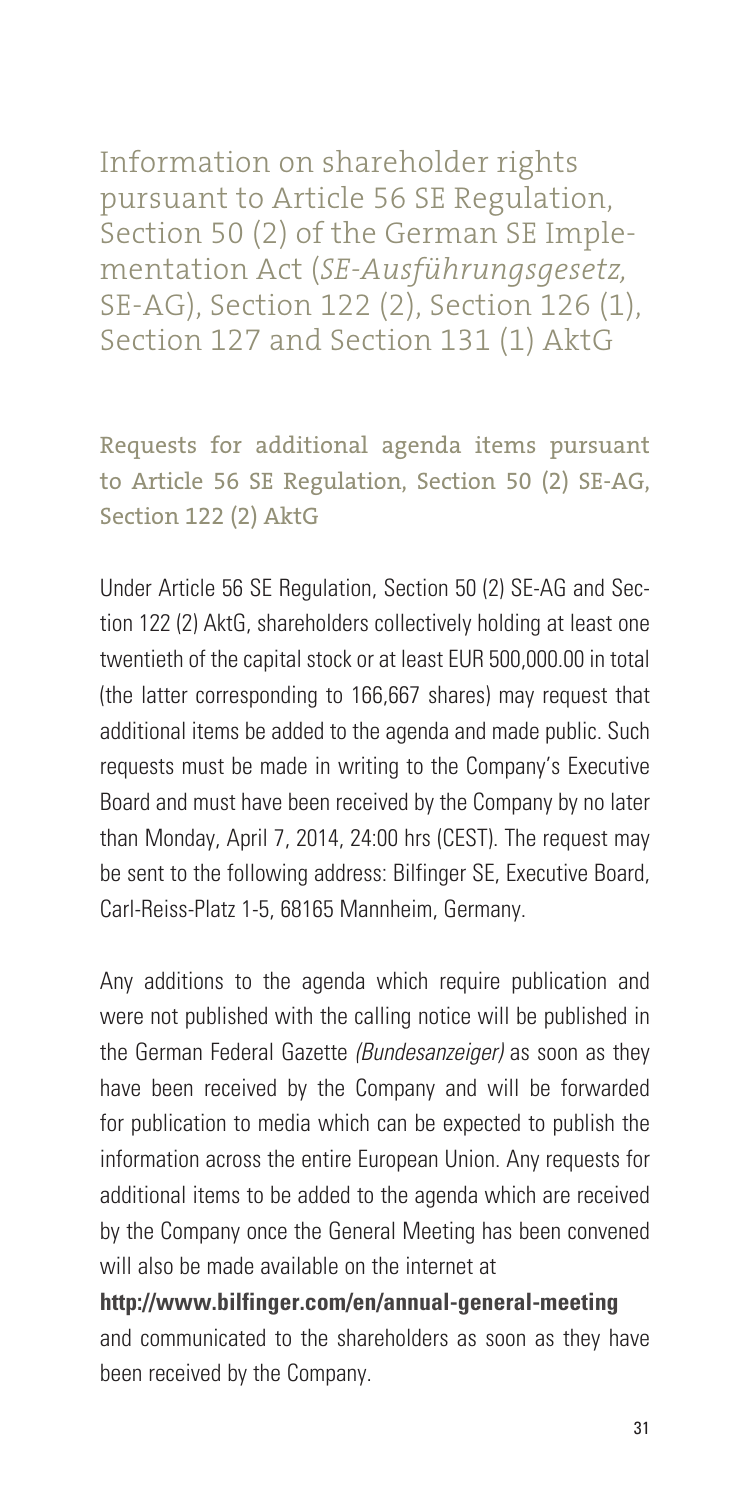### Counter-motions and nominations pursuant to Section 126 (1) and Section 127 AktG

At the General Meeting, shareholders may make applications and, where appropriate, nominations relating to particular agenda items and the rules of procedure without any notice, publication or other special action being required prior to the General Meeting.

Counter-motions within the meaning of Section 126 AktG and nominations within the meaning of Section 127 AktG, together with the shareholder's name, the corresponding grounds (which are not required in the case of nominations) and any statement by the corporate bodies of the Company, will be published on the internet at

**http://www.bilfinger.com/en/annual-general-meeting** provided they have been received by the Company by no later than Wednesday, April 23, 2014, 24:00 hrs (CEST), at the following address:

Bilfinger SE Corporate Office Carl-Reiss-Platz 1-5 68165 Mannheim Germany

or by **fax** to no. +49 (0) 621 459-2221 or by **e-mail** at hv@bilfinger.com

and all other conditions requiring the Company to publish such information under Section 126 and/or Section 127 AktG have been met.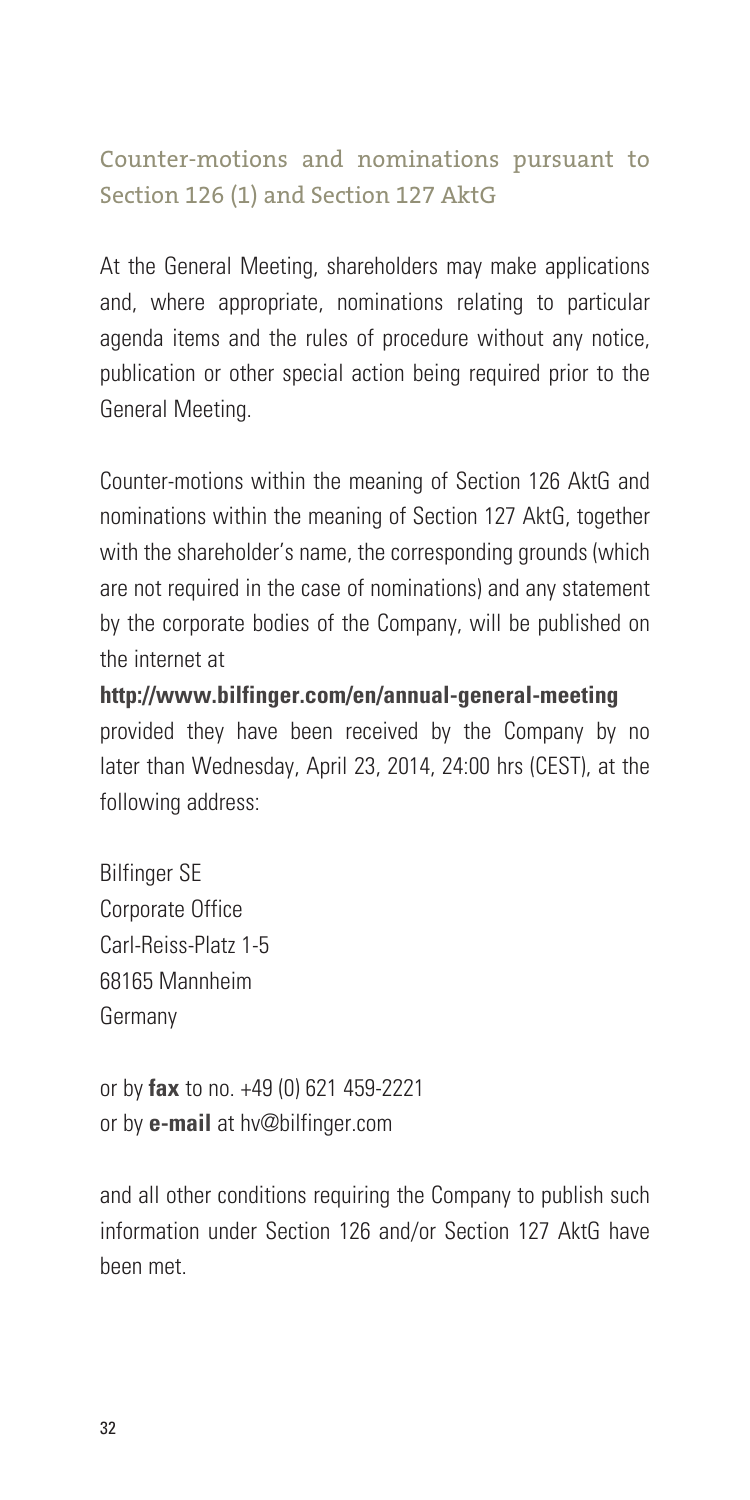### Shareholders' right to information pursuant to Section 131 (1) AktG

Under Section 131 (1) AktG, any shareholder who makes a corresponding request at the General Meeting must be given information by the Executive Board relating to the Company's affairs, including its legal and business relations to an affiliate, the financial position of the group and the companies included in the group financial statements, provided such information is necessary in order to make an informed judgment in respect of an agenda item and the Executive Board does not have the right to refuse such information. Moreover, under Section 293 g (3) AktG, any shareholder who makes a corresponding request at the General Meeting must, in respect of Agenda Item 6, be given information by the Executive Board relating to all affairs of the subsidiary specified under said Agenda Item that are material in the context of concluding the agreement.

#### Further information

Further information on the shareholders' rights pursuant to Article 56 SE Regulation, Section 50 (2) SE-AG, Section 122 (2), Section 126 (1), Section 127 and Section 131 (1) AktG, in particular information relating to additional requirements above and beyond compliance with the relevant deadlines, is available on the internet at

#### **http://www.bilfinger.com/en/annual-general-meeting.**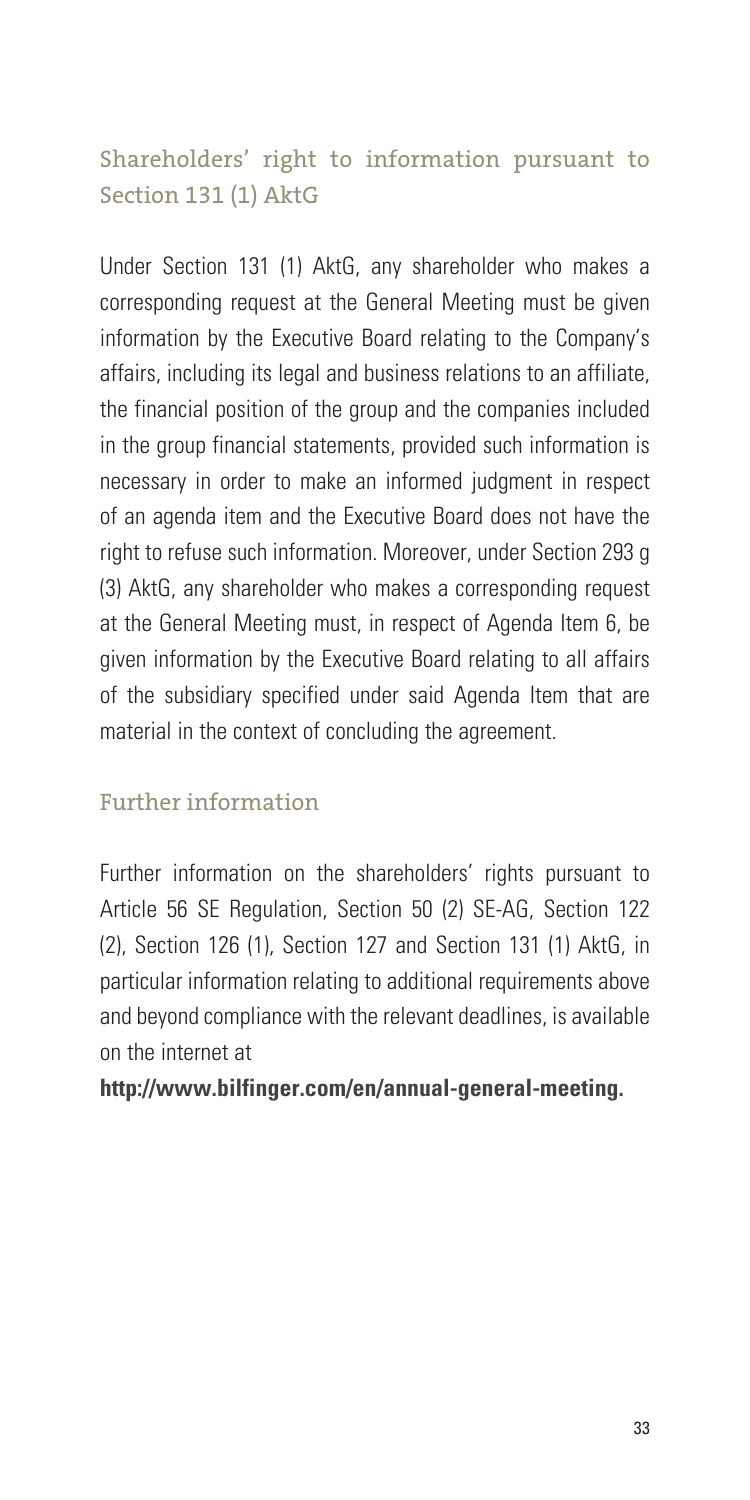### Further information and advice relating to the General Meeting

Documents relating to the General Meeting, website offering information pursuant to Section  $124a$  AktG

The content of the calling notice, a statement of why no resolution is to be passed in respect of Agenda Item 1, the documents to be made available to the General Meeting, the total number of shares and voting rights existing on the date of the calling notice, a form for granting proxy authorization, and any requests for additional agenda items within the meaning of Article 56 SE Regulation, Section 50 (2) SE-AG, Section 122 (2) AktG are available on the internet at **http://www.bilfinger.com/en/annual-general-meeting**

On Friday, March 28, 2014, the calling notice, together with the full agenda and the resolution proposals of the Executive Board and the Supervisory Board, was published in the German Federal Gazette and forwarded for publication to media which can be expected to publish the information across the entire European Union.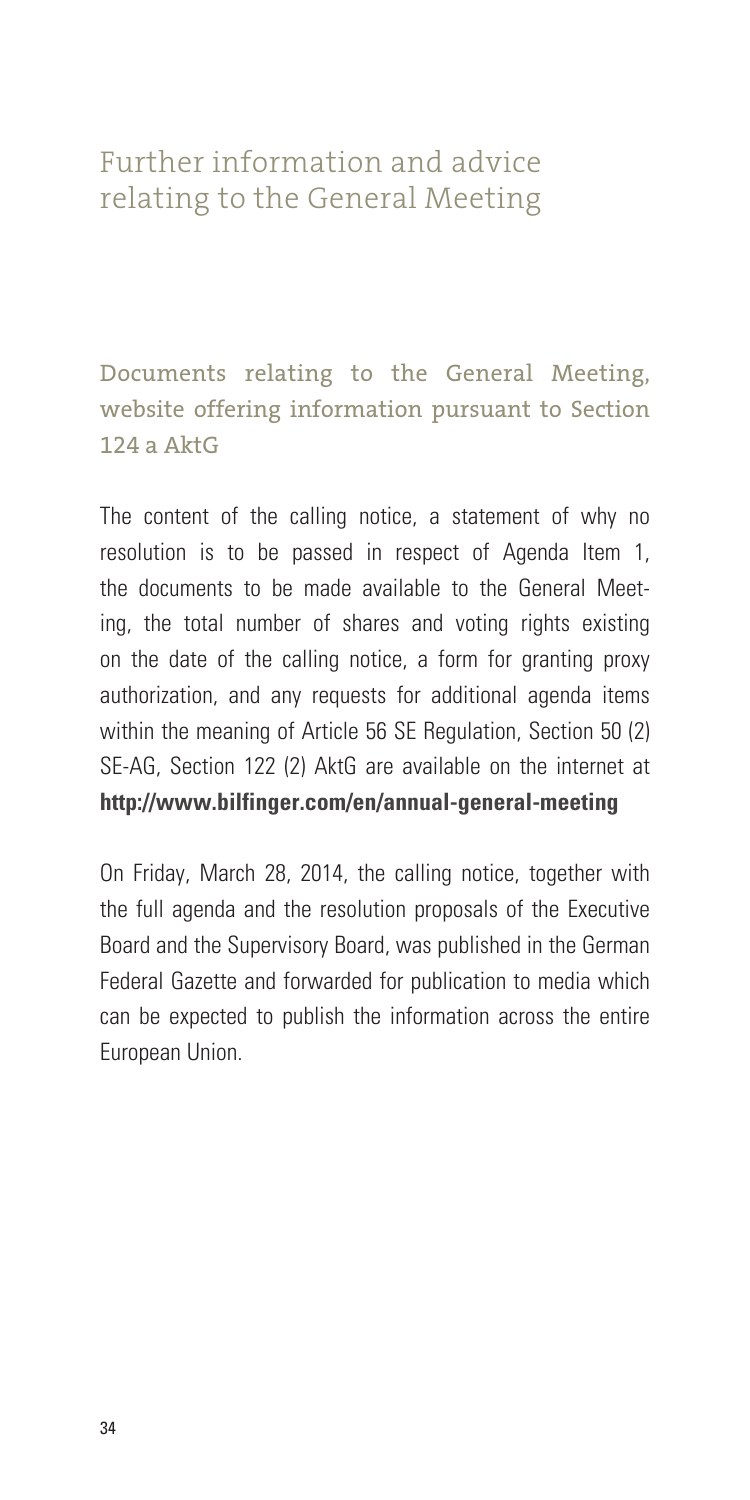#### Total number of shares and voting rights

The total number of issued shares of Bilfinger SE, each of which carries one vote, existing on the date of the calling notice is 46,024,127 (information according to Section 30 b (1) sentence 1 no. 1 2nd option WpHG, with this total including the 1,866,365 treasury shares held at the time the calling notice was issued, which do not, however, attribute any rights to the Company in accordance with Section 71 b AktG).

Mannheim, March 2014

Bilfinger SE The Executive Board